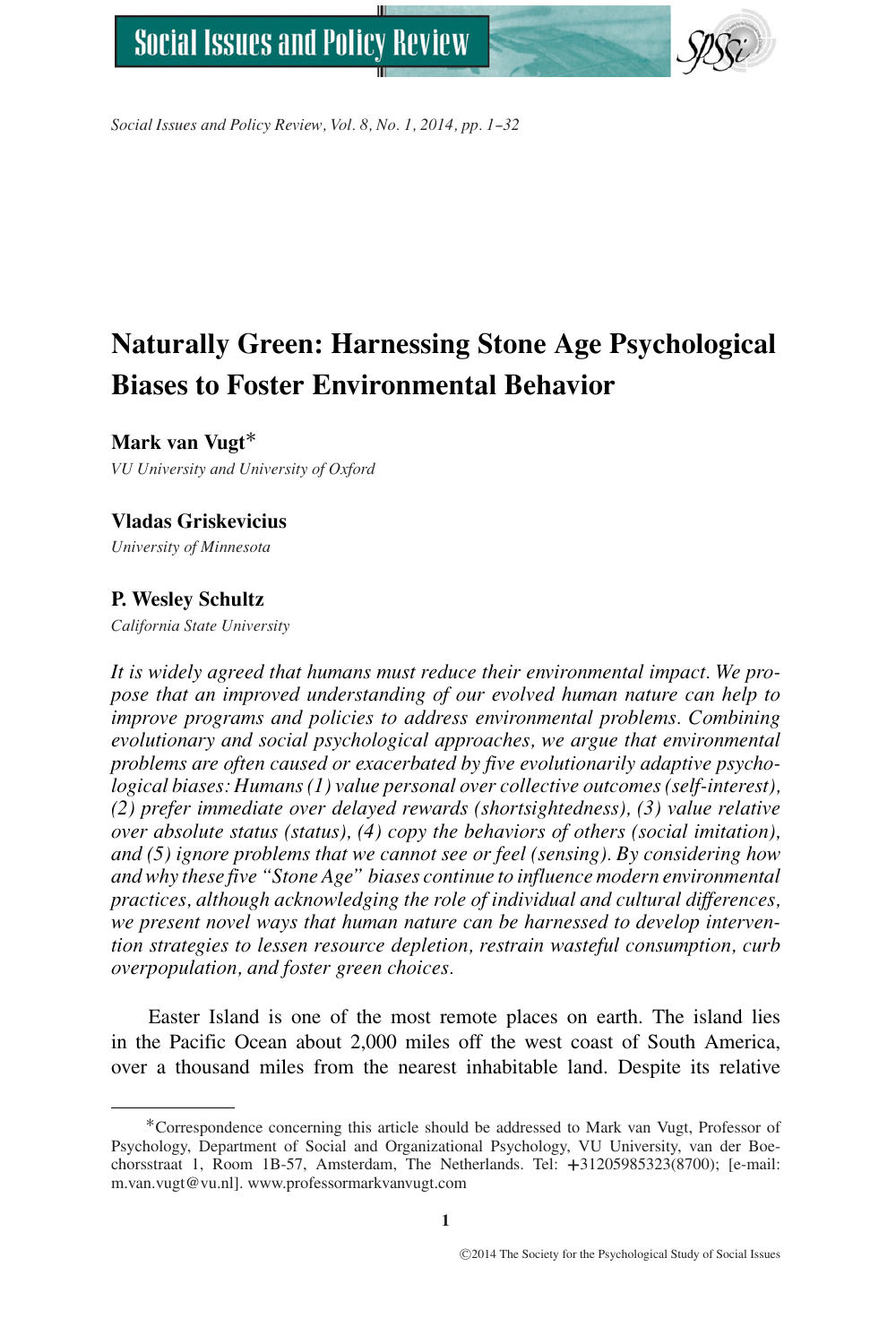insignificance in the modern world, Easter Island offers a grim lesson about human nature and environmental sustainability (Diamond, 2005). When the Dutch explorer Jacob Roggeveen visited the island on Easter Sunday in 1722, he found a barren landscape inhabited by a society on the verge of collapse. Yet only a few hundred years earlier, the island was covered with lush forests and had a thriving culture.

When the first settlers arrived on the island and the population began to grow, the islanders divided up into clans, whereby each clan established its own center for religious and cultural activity. At each ceremonial site, the clans erected massive stone statues to signal their status. To transport the colossal statues across the island, the inhabitants had to drag them using large tree trunks as rollers. So many trees were required for this task that by the time of Roggeveen's arrival, the island was almost completely deforested and statue construction had been brought to a halt. Deforestation caused dramatic ecological and social problems. The shortage of trees forced inhabitants to stop building wooden houses and canoes to fish the waters. Tree removal also produced soil erosion, leading to constant food shortages. Diminishing natural resources intensified conflicts between clans, resulting in a state of near-permanent warfare. Without trees for building canoes, the people were trapped on the island, unable to escape the consequences of their self-inflicted, environmental collapse.

The fate of Easter Island serves as a grim warning to the modern world. Like Easter Island, our planet has limited resources to support human populations and their demands. Like the islanders, we have no practical means to escape our self-inflicted fate. The Earth's natural resources such as land, fresh water, food, and gas and oil supplies are currently being depleted at unsustainable rates. A person living in the United States consumes over 100 kg of meat per year, compared to less than 15 kg in countries of the developing world. With unchanging demands for food, energy, and water we would need at least four planet Earths if every person in the world reached U.S. levels of consumption (OECD, 2012). In addition, human activities are causing immense pollution to air, land, and water as well as doing irreversible damage to eco-systems. The impact of these activities contributes to local and global environmental crises, creating novel ecological problems such as biodiversity losses and global climate change that may have devastating consequences for the health and well-being of future generations. This is nothing new, of course. The Easter Island tragedy suggests that humans are very capable of—and sometimes very willing to—destroy their own environment.

This article examines modern environmental practices—and potential interventions to foster green behaviors—by considering the evolutionary forces that have shaped human psychology and decision making. Evolutionary approaches are increasingly influencing diverse areas of applied psychology including management (Saad, 2011), marketing (Roberts, 2012), mental health (Nesse, 2005), and prejudice (Neuberg, Kenrick, & Schaller, 2010). Yet with some notable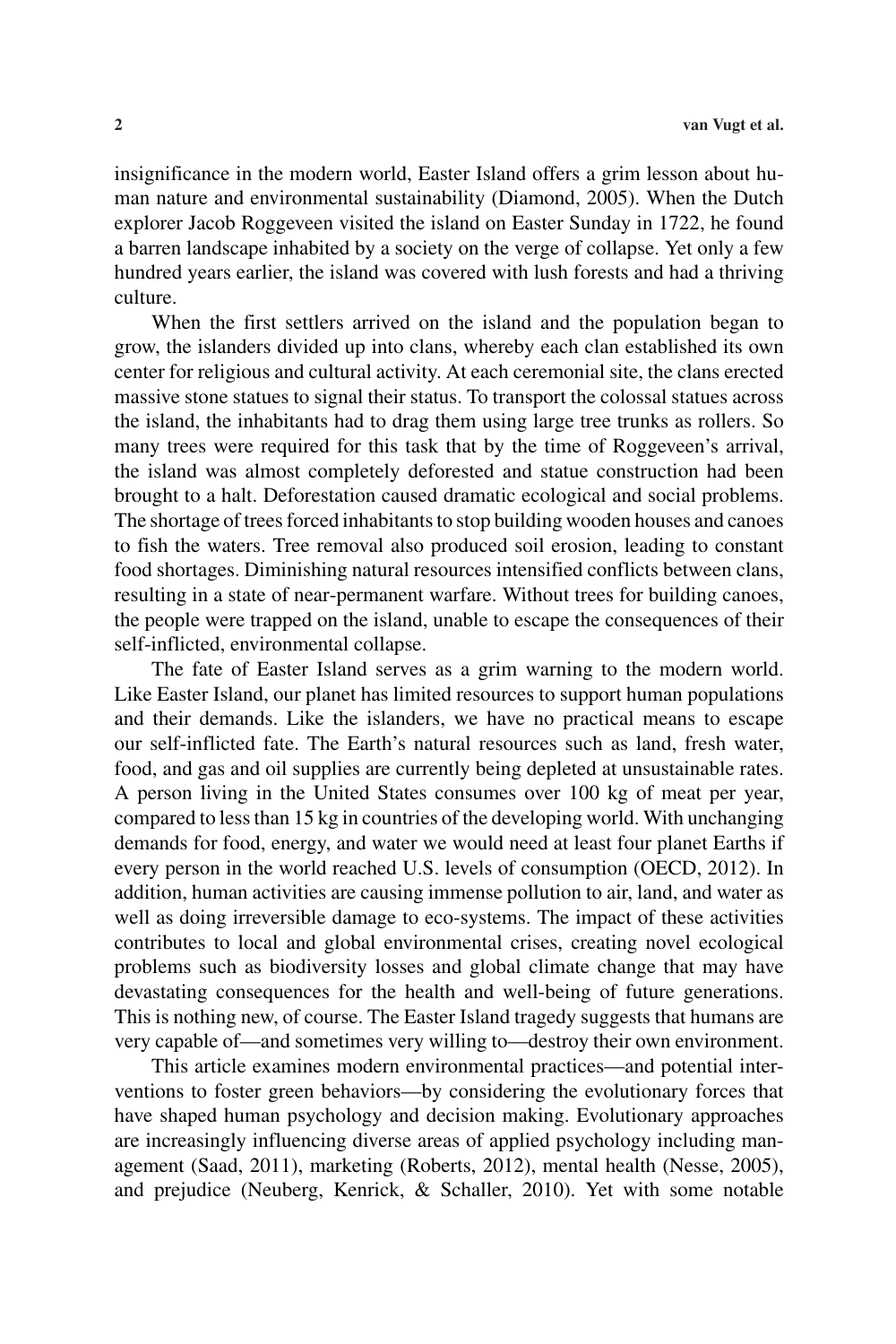exceptions (Gardner & Stern, 2002; Goldstein, Cialdini, & Griskevicius, 2008; Rees, 2010; van Vugt, 2009; Wilson, Daly, & Gordon, 2007), social scientists have been silent about the evolutionary bases of human environment interactions. Although social and environmental psychologists have done an excellent job in finding many proximate explanations for environmentally relevant behaviors such as attitudes, opinions, beliefs, values, emotions, and norms, a more complete understanding of human environmental activities may also consider the biological and evolutionary roots of such practices.

Our goal in this article is to show how we can better respond to environmental problems through an improved understanding of evolved human nature. The article contains three sections. First, we provide a short introduction to evolutionary psychology, the scientific study of underlying human nature, and how it may be relevant to understanding environmental behavior. Second, we review the primary reasons why evolved human psychology underlies the behaviors that cause environmental problems, highlighting why current efforts to foster greener practices are not always successful. In particular, we focus on a constellation of five evolved psychological biases that are key drivers of human behavior and may hinder sustainable action: (1) self-interest, (2) shortsightedness, (3) status-seeking, (4) social imitation, and (5) sensing. Third, we demonstrate how these five "Stone Age" biases, individually and in combination, could be harnessed to develop novel, better ways to spur a wide range of proenvironmental behaviors such as conserving natural resources, curtailing consumption, and reducing overpopulation (Table 1).

## **Evolutionary Psychology and Environmental Behavior**

An evolutionary perspective to human behavior is inspired by the seminal work of Charles Darwin (1871). This perspective suggests that just as the forces of natural selection can shape the physical features of organisms—think of the giraffe's neck, bird's wings, or the upright stature of humans—so can those forces shape behavioral and psychological tendencies. An evolutionary psychological approach asserts that humans inherit brains and minds equipped to behave in ways that are adaptive—that are fitted to the demands of the environments within which their ancestors evolved. In particular, the human brain is designed to solve critical, recurrent problems in the ancestral world of the Pleistocene in which humans evolved (Buss et al., 1998; Neuberg, Kenrick, & Schaller, 2010; Tooby & Cosmides, 1992). This era is commonly referred to as the Stone Age period, which occupies 99% of human evolutionary history. By understanding the selection pressures operating on Stone Age humans we may be able to understand better how the mind operates and influences behavior. However, as we discuss next, people are usually not aware of the deep evolutionary causes for their behavior, and the psychological tendencies that were adaptive in ancestral environments are not always adaptive in the modern world.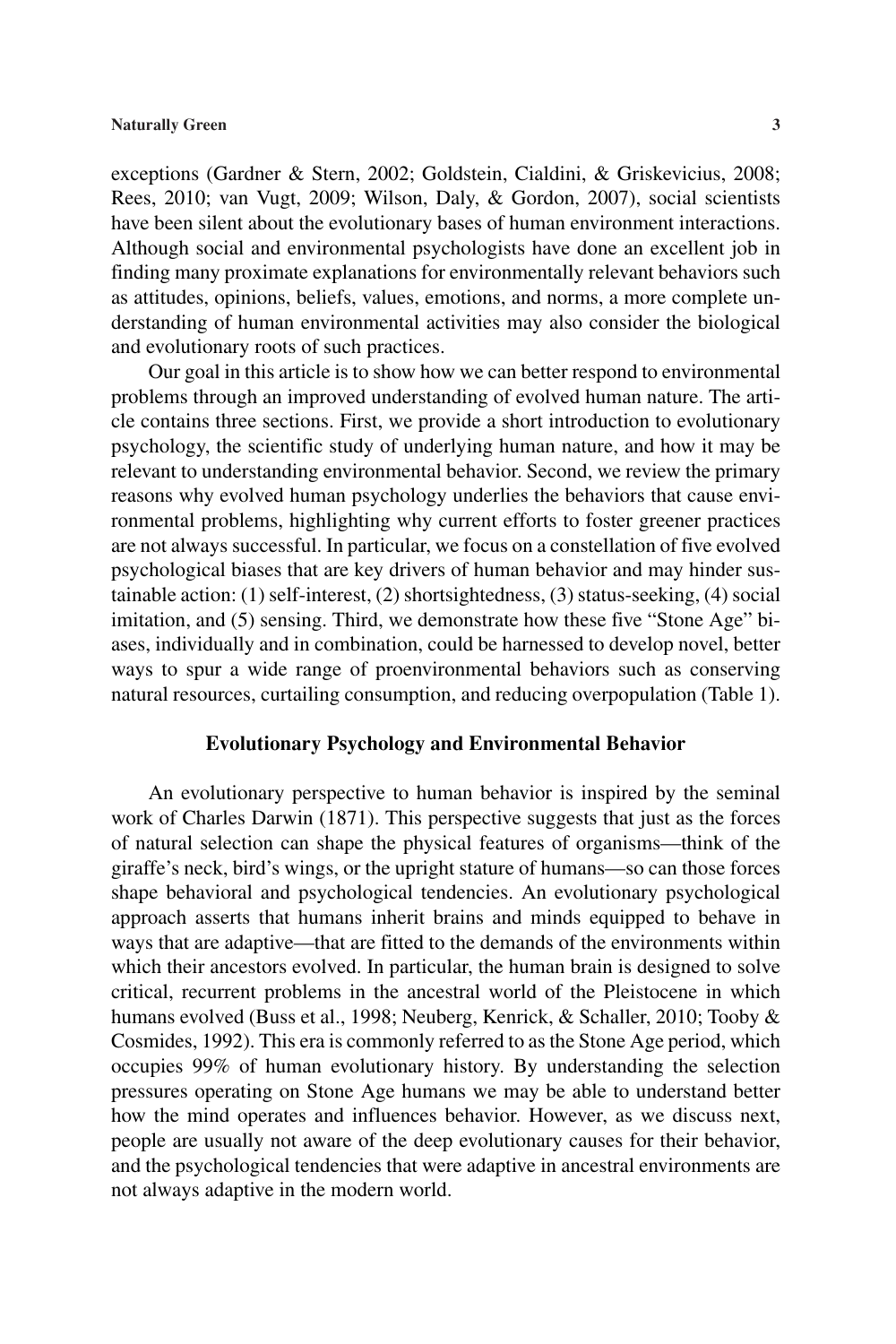|                                                                          |                                                                            | lable 1. Stone Age Biases: An Evolutionary Psychology Framework for Environmental Conservation and Behavior Change |                                                                                                                             |                                                                                                                                                                                                                 |
|--------------------------------------------------------------------------|----------------------------------------------------------------------------|--------------------------------------------------------------------------------------------------------------------|-----------------------------------------------------------------------------------------------------------------------------|-----------------------------------------------------------------------------------------------------------------------------------------------------------------------------------------------------------------|
| psychological bias<br>environmental<br>underlying<br>practice<br>Evolved | behavior change<br>Constraints on                                          | Obstacles for intervention                                                                                         | Opportunities for<br>intervention                                                                                           | Examples of promising influence<br>strategies                                                                                                                                                                   |
| Self interest                                                            | collective interests<br>People prioritize<br>personal over                 | value the collective more<br>Persuading individuals to<br>than their own interests                                 | People cooperate with kin<br>and in reciprocal social<br>relationships                                                      | environmental choice results in direct<br>Create strong stable communities to<br>Use of kinship cues to extract<br>environmental donations<br>Create programs where the<br>foster conservation<br>personal gain |
| Shortsighted                                                             | present more than<br>People value the<br>the future                        | value the future more than<br>Persuading individuals to<br>the present                                             | People discount the future<br>less in safe and<br>environments<br>predictable                                               | Influence discount rates, especially<br>Increase education opportunities<br>Induce (perception of) stable<br>environment in childhood<br>among younger men                                                      |
| <b>Status</b>                                                            | over absolute status<br>People value relative                              | Persuading individuals to<br>accept a lower relative<br>status associated with<br>environmental<br>conservation    | behaviors if they come<br>with a status increase<br>environmental<br>People value                                           | Increase relative status of green products<br>Publish ranking of greenest companies<br>higher quality, and costly to obtain<br>by making them more visible, of                                                  |
| Social imitation                                                         | others around them<br>People copy what<br>are doing                        | Persuading people to behave<br>not many others behaving<br>environmentally despite<br>in this way                  | People copy sustainable<br>behaviors if they are<br>performed by the<br>majority                                            | Show the prevalence of certain common<br>Get prestigious individuals to perform<br>green behaviors<br>green behaviors                                                                                           |
| Sensory mechanisms                                                       | cannot see, smell or<br>People ignore threats<br>and dangers they<br>touch | Persuading individuals to be<br>global, and slow moving<br>concerned about distant,<br>environmental problems      | that they can sense, and<br>there is an innate love<br>environmental threats<br>for nature (biophilia)<br>People respond to | increase awareness of environmental<br>Use tangible and visceral stimuli to<br>Use positive nature experiences to<br>threats (e.g., bad odors)<br>promote conservation                                          |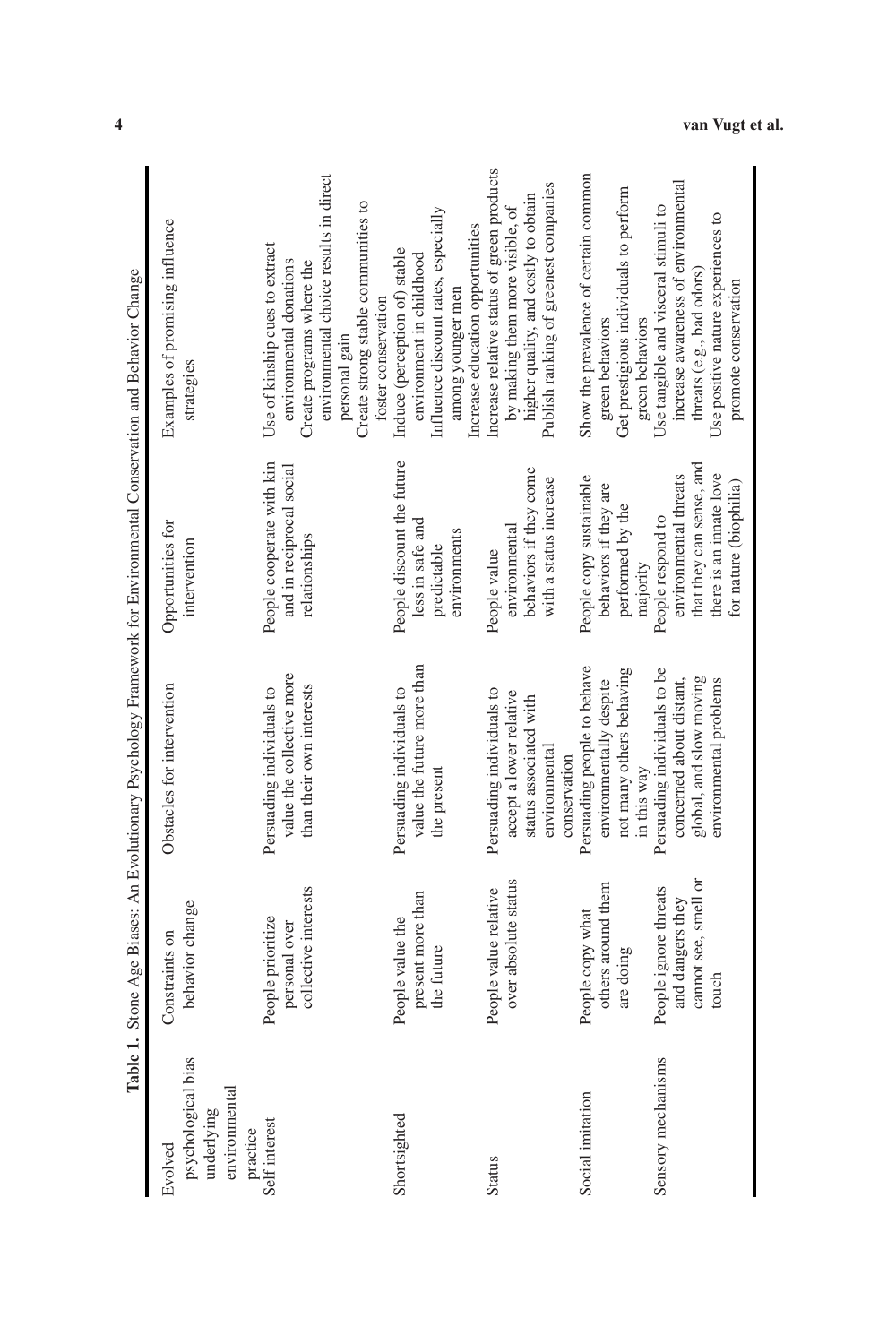# *Different Explanations for Human Behavior*

An evolutionary approach is concerned about the adaptive functions of behavior. It asks: How might a given tendency have helped our ancestors survive and reproduce? When asking why people prefer sweet and fatty foods, one answer could be that it is more pleasant. An evolutionary approach, however, would also ask why humans find high-sugar and high-fat foods pleasant. In this case, one reason is because humans evolved in resource-poor environments—primarily the ancestral African Savannah—in which the intake of high-calorie foods such as honey and meat would have been critical to their survival and well-being. Thus, our bodies and brains signal to us that we need high-calorie meals to satisfy our hunger.

An evolutionary perspective draws an important distinction between proximate and ultimate behavioral causes (Kenrick et al., 2010; Tinbergen, 1963). Most psychological research is focused on proximate explanations, which concern the relatively immediate psychological triggers for behavior. When asking why adolescents engage in risky activities such as speeding, binge drinking or unsafe sex, proximate explanations are that they are impulsive, easily influenced, lack selfcontrol, or that their prefrontal cortex is not yet fully developed. However, an evolutionary perspective highlights the importance to understand why adolescents might have inherited a particular psychology that leads them to make impulsive, risky choices. One answer to this question may be that it is evolutionarily adaptive to take risks when you are trying to climb up in the hierarchy of a group (Kenrick et al., 2010).

Proximate and ultimate evolutionary questions offer complementary explanations. For instance, one reason why individuals may want to purchase an expensive, gas-inefficient sports utility vehicle (SUV) is because it makes them feel good (a proximate reason). Yet an ultimate reason may be that possessing expensive luxury devices such as a SUV—or in ancestral times, a richly decorated spear conveys wealth, status, and prestige. Both of these explanations can be correct, whereby each one explains the same behavior at a different level of analysis. The important point is that neglecting ultimate reasons limits the search for intervention strategies. If governments would want to curb the demand for gas-inefficient SUVs, ignoring ultimate reasons might lead to an intervention strategy that tries to persuade people that possessing a SUV—or any other high status good—should not make them feel good. This kind of strategy is likely to be fighting an uphill battle, in the same way that it is difficult to get people to change their eating habits by persuading them that sweet and fatty foods do not taste good.

Finally, an evolutionary approach does not assume that people will always be consciously aware of the ultimate reasons for their decisions. The social psychological literature shows that ultimate motives often guide behaviors in automatic, unconscious ways (Kenrick et al., 2010). Because ultimate motives often operate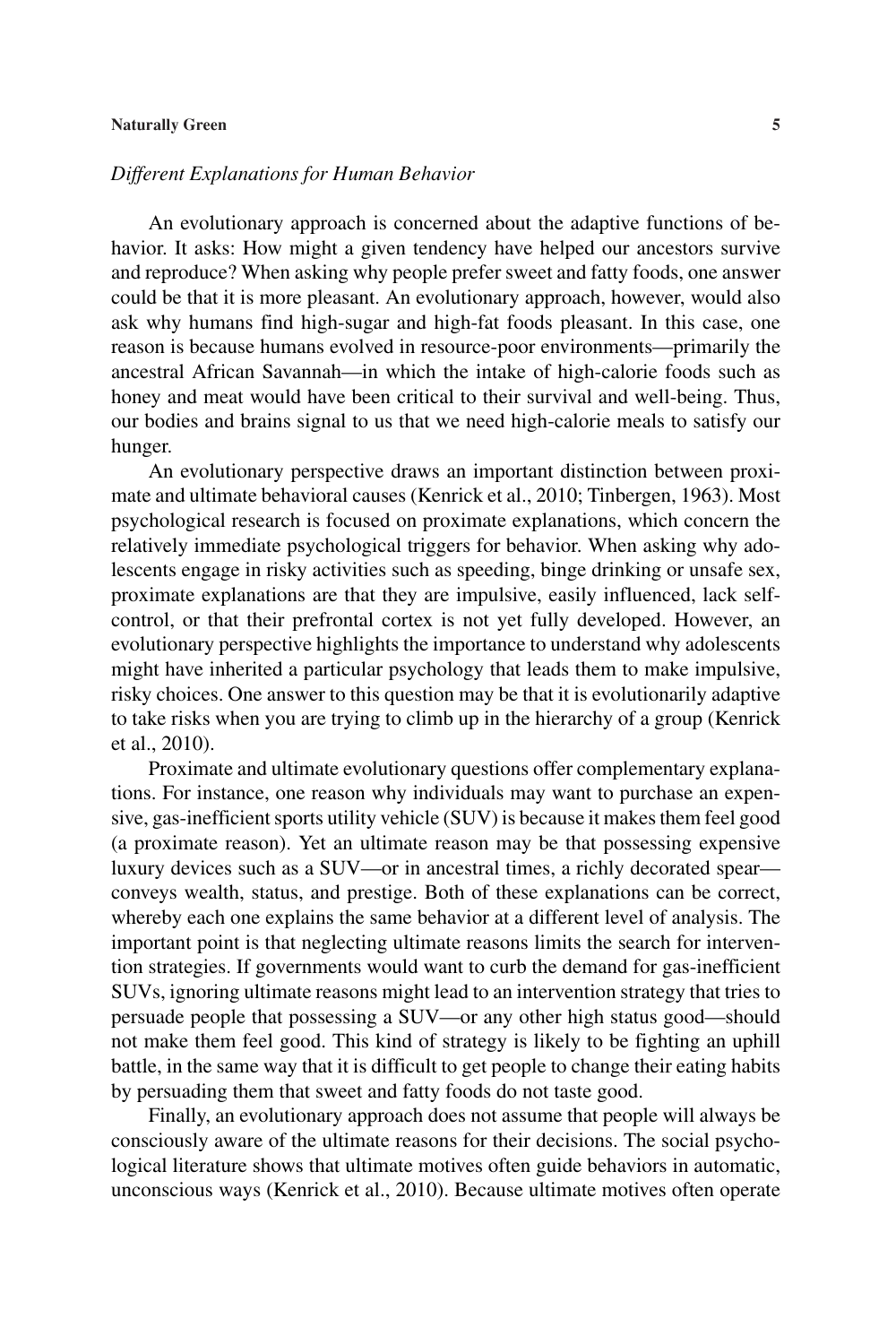outside of awareness, an evolutionary perspective highlights that the same behavior could be altruistic at the proximate level: "I'm donating to Greenpeace because it is a worthy cause." Yet the same behavior can be entirely selfish at the ultimate gene level, because being "seen as green" provides reputation benefits that could be beneficial to the person in the long run (Griskevicius, Tybur, & Van den Bergh, 2010; Hardy & van Vugt, 2006).

## *Stone Age Biases*

An evolutionary perspective further asserts that our brains have evolved to confront challenges in the past. Yet this does not mean that they always produce adaptive behavior in today's world. Biological evolution tends to be a painstakingly slow process. If the environment in which a trait evolved changes rapidly, then we can expect there to be some evolutionary mismatches. Indeed the environment in which our ancestors evolved has changed dramatically since the agricultural revolution some 11,000 years ago, which constitutes a period of less than 1% of human evolutionary history. This has led evolutionary psychologists to assert that humans are navigating the modern world with "Stone Age" minds (Tooby  $\&$ Cosmides, 1992). For instance, our brains have evolved to respond adaptively to localized environmental threats that we can see or smell, such as a fire, famine, or flood, but not to global environmental changes that we cannot appreciate with our evolved sensory mechanisms (we return to this later). Tragically, humans have not only created mismatched environments for themselves, but also for other species with sometimes devastating consequences. Ecologists estimate that about 24% of mammals and 12% of bird species are globally endangered because of damaging human environmental practices such as hunting, pollution, and deforestation (UNEP, 2012).

An important insight from evolutionary psychology is that strategies aimed to change behavior may fail if those strategies are mismatched with our ancestral tendencies. However, influence strategies might be more effective when they are tailored to take advantage of our Stone Age biases. For example, consider the common strategies used to reduce meat consumption—a habit which takes a heavy toll on the environment in the form of green house gas emissions, deforestation, fuel and fresh water consumption (OECD, 2012). Some strategies use guilt to persuade meat eaters that eating meat is bad for the environment; others urge people to restrain their meat consumption, and still others inform people about the longer term health consequences of eating meat such as cardiovascular problems (Richardson, Shepherd, & Elliman, 1993). Although such strategies may be somewhat successful, an evolutionary perspective argues that these strategies may be suboptimal, because they work against our evolved psychological tendencies. In ancestral environments, just like in many traditional societies today, meat is a highly prized, high-status food because it is fatty and calorie rich, it is difficult to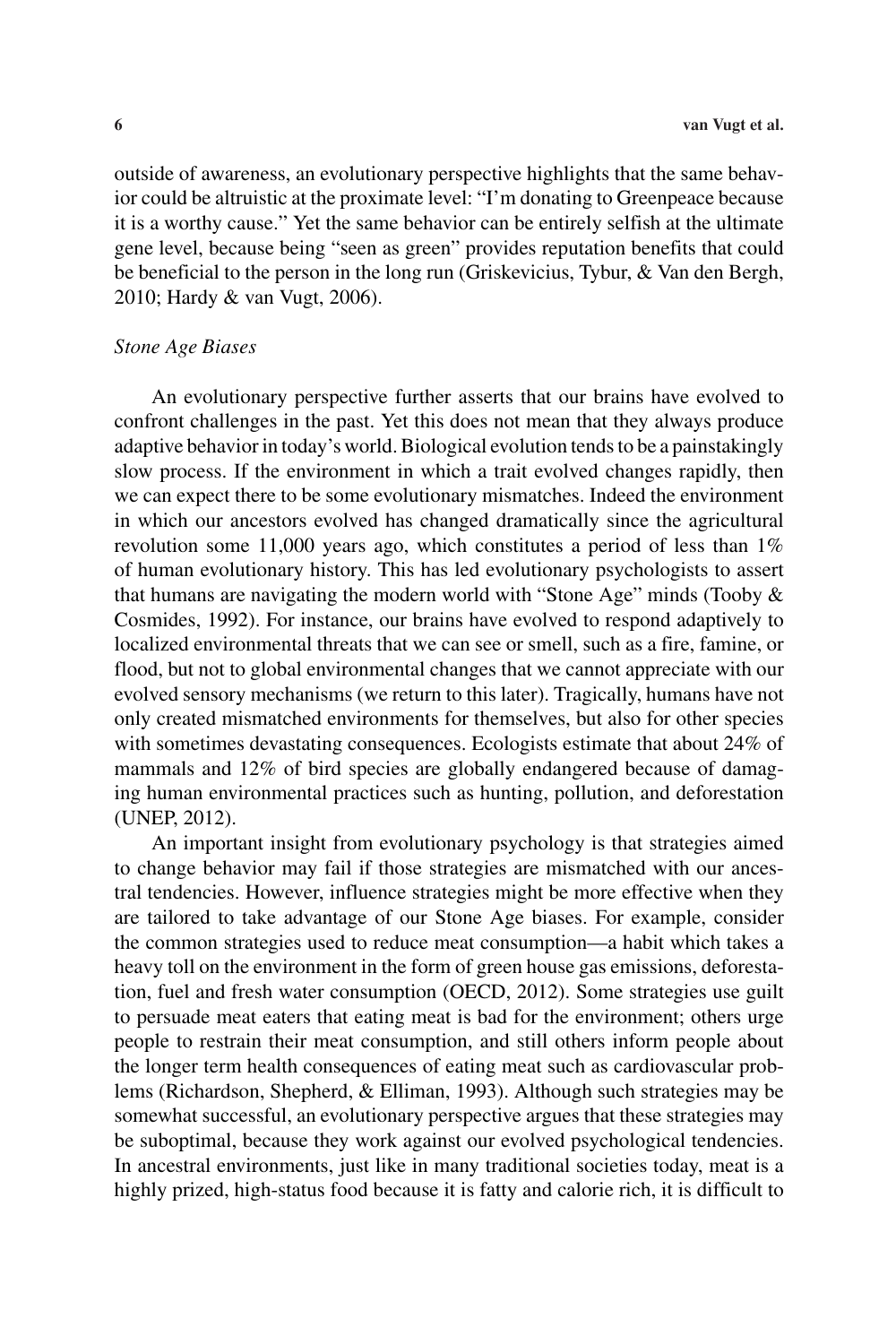obtain, and it is easily shared among many families (Hawkes, 1992). As a result, our bodies and brains evolved to get an intense feeling of pleasure from eating meat, and meat eating is a highly enjoyable social affair.

An evolutionary perspective suggests that strategies to change meat eating behavior could be more effective if they are directly matched to our evolutionary tendencies such that they "nudge" individuals into behaving sustainably (cf. Thaler & Sunstein, 2008). In the case of meat consumption, this means that as long as it tastes good, is reasonably affordable, does not cause immediate health problems, and carries social status, people will prefer it over healthier nonmeat options. However, people could be persuaded to try out alternatives for meat if these foods look and taste meaty, and are highly socially valued. These strategies are already being used by the food industry which has come up with vegetarian alternatives that look and taste like burgers or sausages, with salad dressings that make salads taste fattier and calorie rich and with highly prized vegetarian sushi rolls as an exotic alternative to meat.

## *Flexible Adapted Minds*

Third and finally, an evolutionary perspective argues that the human mind is not a blank slate (cf. Pinker, 2002), meaning that an individual's preferences and behaviors are not determined solely by exposure to culture. A blank slate perspective implies that marketing campaigns can be equally effective in persuading people to behave in one way or in the exact opposite way. According to this view, it is equally difficult to persuade a person to be selfish or selfless, value the future as much as the present, aspire to low as much as to high status, and conform or deviate from local norms. Conversely, an evolutionary perspective maintains that there is a biologically based human nature—that we have a set of evolved dispositions reflecting adaptive psychologies that helped solve recurring challenges in our ancestral past. This means that humans are not infinitely malleable. Across cultures, people are likely to care more about some things than others, and to learn some things easier than others—so-called human universals (Brown, 1991).

An evolutionary perspective does not imply genetic determinism. Our minds and behaviors are highly responsive to environmental contingencies that were recurrent in ancestral environments (Rees, 2010; Tooby & Cosmides, 1997). Evolved dispositions always require environmental inputs to produce adaptive behavior. These inputs can be provided by local environmental, social, or cultural factors. For instance, Ostrom's research on resource management (1990) shows that in communities with strong social norms against free-riders, people are more likely to conserve resources than in the absence of social sanctions. Whether or not people conserve energy or water within their households is critically dependent upon what they believe their neighbors are doing (Nolan et al., 2008; van Vugt,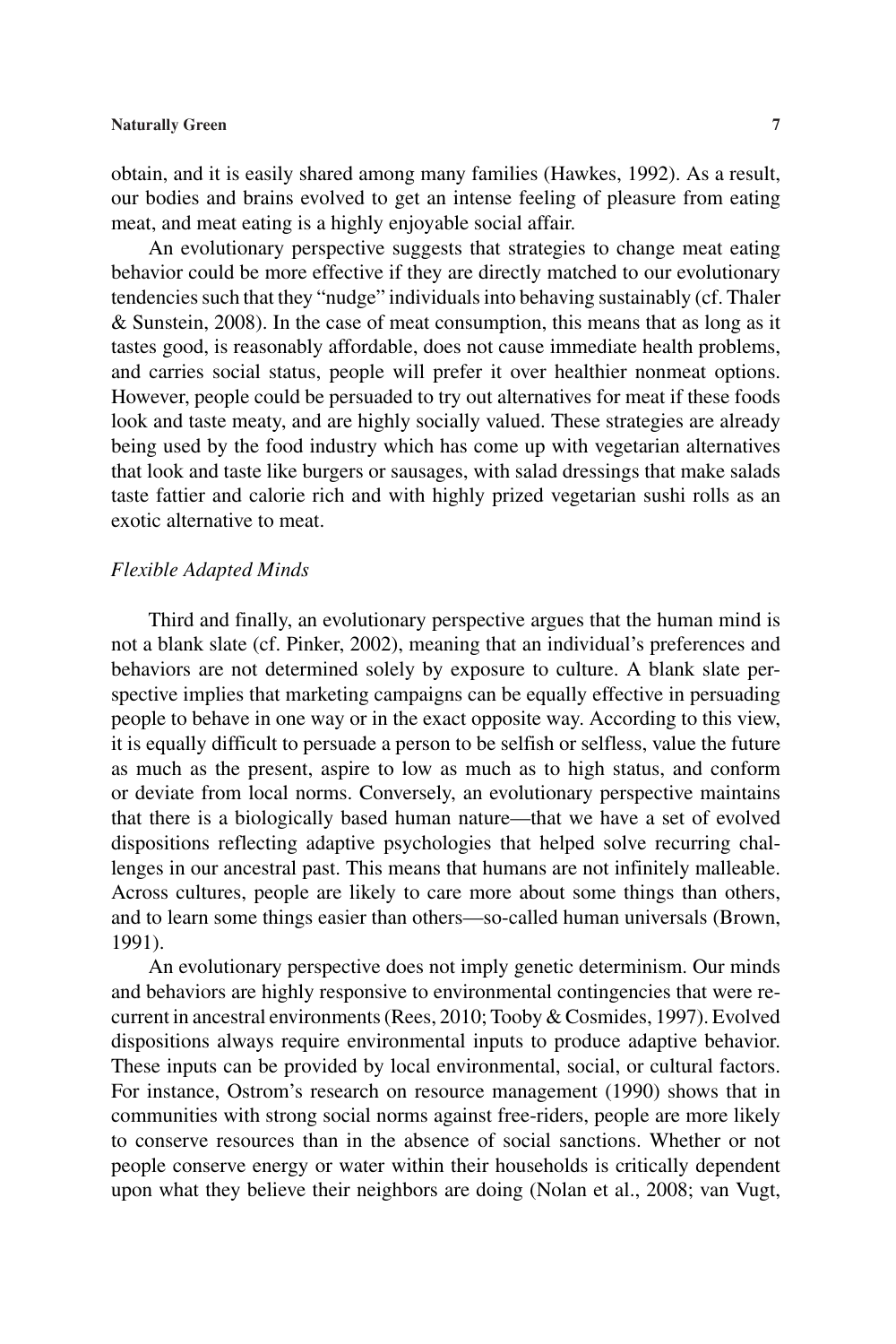2001). Finally, people growing up in rural environments respond more strongly to appeals to donate to environmental charities than people growing up in urban environments (Van der Wal, Schade, Krabbendam, & van Vugt, 2013). These examples show that people respond adaptively and contingently to local cultural and environmental cues by behaving in more, or less, sustainable ways depending upon the context. An evolutionary perspective does not prioritize nature over nurture, and we suggest that this is in fact a false dichotomy. Social and environmental cues trigger evolved psychological tendencies to produce adaptive behaviors: *Nature operates via nurture* (Ridley, 2003).

Thus, instead of viewing human nature as a constraint that should be overcome it is more productive to better understand the nature of human nature so that we can help promote new conservation behaviors and address environmental challenges. As noted by evolutionary ecologists Penn and Mysterud (2007, p. 2): "Sustainability is an admirable goal but our policies need to be sustainable themselves, and therefore we need policies that are compatible with human nature." By considering that deep evolutionary forces continue to shape many modern behaviors, insights from evolutionary psychology can be applied to understand and intervene in pressing environmental problems related to pollution, resource depletion, biodiversity loss, overconsumption, and overpopulation (Gardner & Stern, 2002; Rees, 2010).

## **Why Human Nature May Cause Environmental Problems**

There is a popular notion that humans are naturally inclined to show restraint in using environmental resources and that bad environmental practices are products of modern, wasteful Western culture. Although this idea of an ecological "noble savage," coined by the 18th century French Philosopher Rousseau, continues to be influential, it turns out that traditional societies are not the conservationists they were once believed to be (Smith & Wishnie, 2000). Many traditional societies have stories about the sacredness of nature, yet there is no association between the presence of such stories and a low ecological impact (Low, 1996). The evidence suggests that the lower ecological impact of traditional societies has more to do with low population densities and lack of technology than with conservation ethics (Smith & Wishnie, 2000). Consider that there have been many reports of mass extinctions of mega fauna at the hands of indigenous people. For example, when the British arrived in New Zealand in the 18th century, there were no large animals on the islands yet they discovered hundreds of archaeological sites with the bones and skeletons of many thousands of giant birds that had been killed, eaten, and hunted to extinction by the local people. Instead of being ecological noble savages, humans have had a long history of causing ecological destruction (Diamond, 2005; Penn, 2003).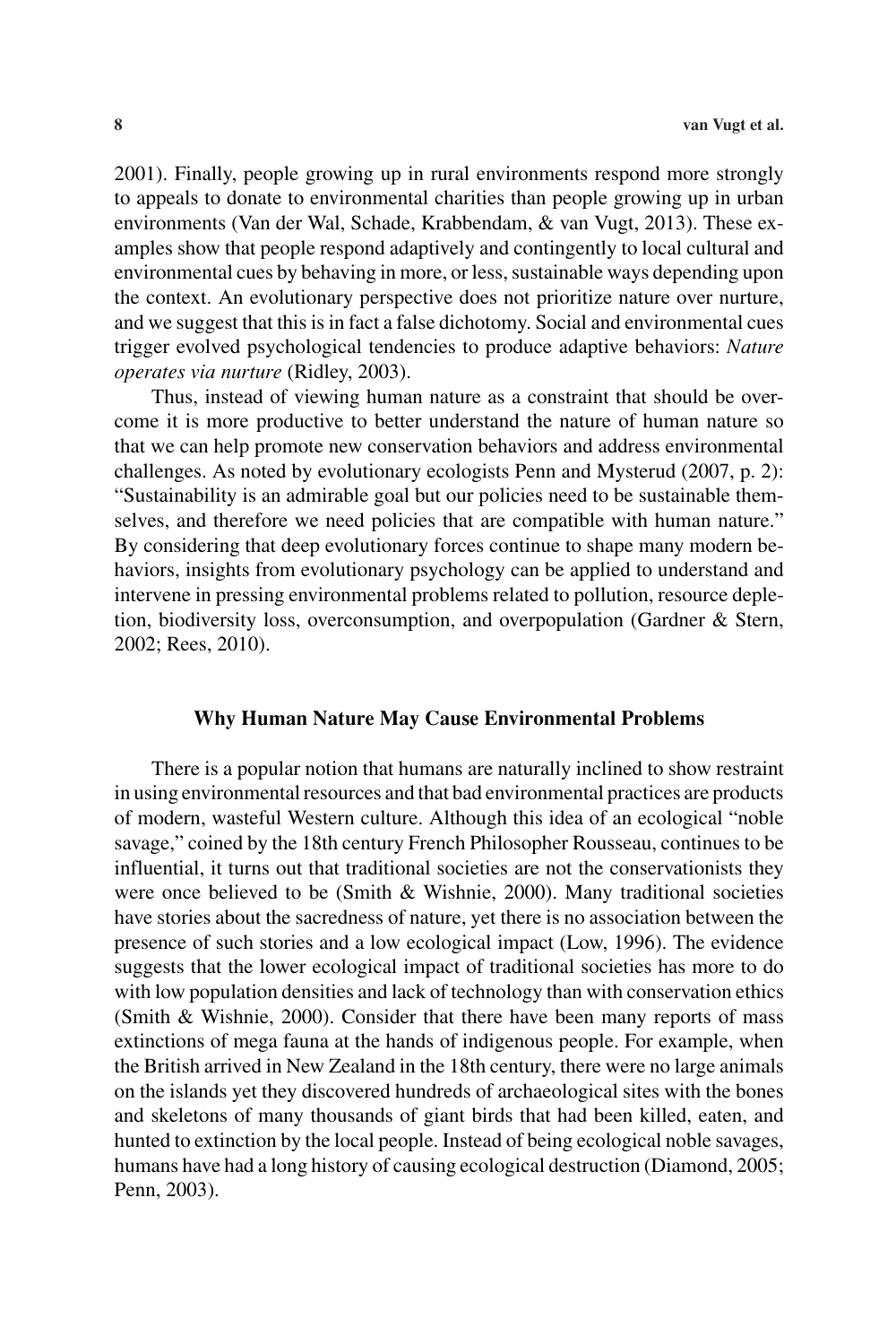## *The Stone Age Biases Framework*

Based on an evolutionary analysis, we suggest that environmental problems are caused or exacerbated by five key evolved psychological biases that aided the survival and reproductive interests of our human ancestors: (1) a proclivity for self-interest; (2) preference for immediate over delayed rewards (temporal discounting), (3) concerns about relative rather than absolute status, (4) propensity to socially imitate, and (5) tendency to disregard impalpable consequences. These five "Stone Age" biases can be summarized as: self-interest, shortsightedness, status, social imitating, and sensing. For each of these biases, there is wealth of empirical data showing that they (1) have a strong influence on human decision making, (2) are likely to be part of an evolved human nature, (3) are particularly relevant for understanding environmental behaviors, and (4) provide opportunities for sustainability interventions (Fiske, 2004; Gardner & Stern, 2002; Griskevicius, Cantu, & Van Vugt, 2012; Penn, 2003; Steg & Vlek, 2009; Van Vugt, 2009; Wilson, 2006).

Nevertheless, we do not claim this list of adaptive psychological biases is exhaustive. People also have fundamental needs for trust, safety, belongingness, identity, justice, and uncertainty avoidance that may also be innate and impact the environment (Fiske, 2004; Kenrick, Griskevicius, Neuberg, & Schaller, 2010; Lerner & Clayton, 2011; van Vugt, 2009). Yet, these motives do not necessarily predict poor environmental outcomes, which is what we try to explain here. Furthermore, some of these motives fit nicely into the Stone Age Bias framework. For instance, a concern with justice can be entirely selfishly motivated, and uncertainty avoidance is an integral aspect of temporal discounting. Finally, we do not suggest that there are no other theoretical frameworks to understand the reasons why humans cause environmental problems. The values framework (Schwartz, 1992), the Value-Belief-Norm framework of environmentalism (Stern, 2000), self-determination theory (Deci & Ryan, 2002), social norm theory (Cialdini et al., 1990), the BUC(K)ET-model (Fiske, 2004), the theory of planned behavior (Ajzen, 1991), and nudge theory (Thaler & Sunstein, 2008) also provide key insights into relevant psychological drivers of environmental behavior. Yet these theories focus on the proximate reasons such as how particular needs, values, or norms influence environmental outcomes. Each of these models could ultimately turn to evolutionary theory to try and explain its own assumptions, for instance, why people care about autonomy or what norms they internalize. An evolutionary framework provides an integrative theory for understanding the ultimate reasons why we do the things we do and is therefore not in competition with these models. $<sup>1</sup>$ </sup>

 $<sup>1</sup>$  Evolutionary theory provides a meta-theoretical framework to understand the origins of all living</sup> matter. Since its initial development more than 150 years ago, science has uncovered overwhelming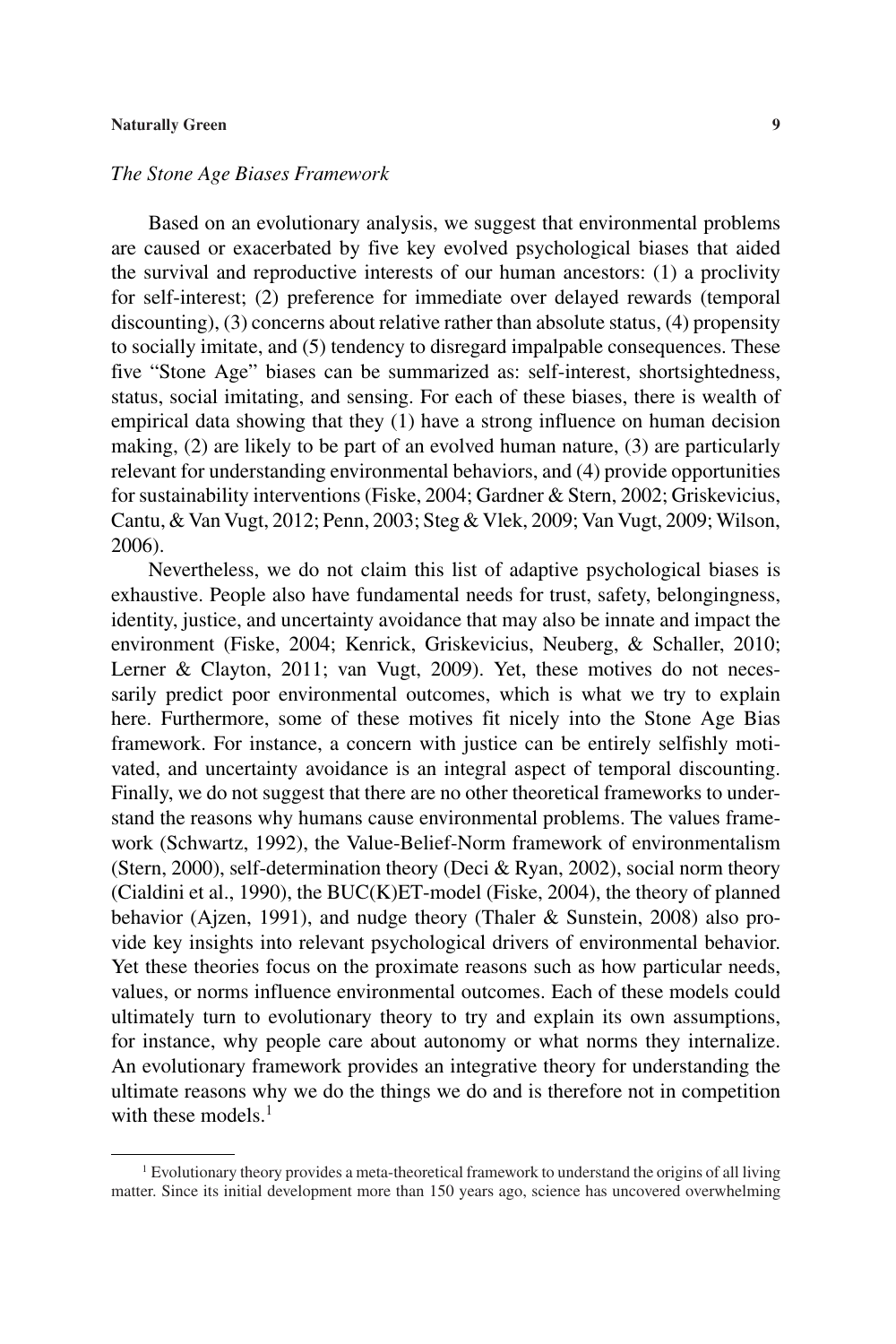Below we provide concise reviews from research programs in evolutionary and social psychology, and other disciplinary fields, showing converging evidence for each of these Stone Age biases. We discuss the barriers posed by these evolved psychological biases to engage in successful environmental management. For each Stone Age bias we also highlight various opportunities—or nudges—to harness these tendencies and foster environmental conservation and change.

## **Managing Self-interest: Social Dilemmas**

Many environmental problems result from a conflict between personal and collective interests, whereby narrow self-interests often prevail against the common good of the group. This tension is famously captured by the Tragedy of the Commons story (Hardin, 1968), which describes a social dilemma in which a small pasture is shared by multiple herders. Although the herders desire sustainable levels of grazing by all, each herder quickly realizes that if he adds just a little extra cattle to the pasture, he receives a net personal benefit, although the costs are shared among all herdsmen. Corroborated by evidence from multiple fields including environmental, anthropological, and social psychological sciences, the result is an accidental tragedy: Most individuals increase their herd size, thereby unintentionally causing the destruction of the commons (Dietz, Ostrom, & Stern, 2003; Hawkes, 1992). Hardin suggested that the only way out of this dilemma was "mutual coercion, mutually agreed upon by the majority of the people affected" (p. 1247).

The cause of this oft-repeated tragedy is rooted deep in human nature. Humans have evolved to prioritize their personal interests over collective interests because natural selection favors individuals who can gain a personal benefit at the expense of unrelated others (Hardin, 1968). Natural selection does not care about the survival of the species. What matters is the replication of one's genes, which often comes at the expense of the survival of others' genes (Dawkins, 1976). A key indicator that the human mind is shaped to prioritize self-interest comes from evidence from social dilemmas research showing that most individuals make selfish choices when they interact with other people in one-shot encounters (Fehr & Gaechter, 2002; Komorita & Parks, 1994; Van Lange, Balliet, Parks, & van Vugt, 2013).

Importantly, an evolutionary perspective does not suggest that everyone prioritizes self-interest to the same extent across all situations. There are important

evidence in support of evolutionary theory from research on animals, fossils, and DNA. Yet this does not mean that lower level evolutionary hypotheses cannot be refuted. For instance, the hypothesis that the purchase of conspicuous luxury devices such as a sports car serves as a costly signal can be dismissed if it turns out that (i) people do not attribute status to sports car owners, (ii) people drive sports cars regardless of their wealth, (iii) men and women show equal preferences for purchasing a sports car, (iv) single men and married men do not differ in sports car ownership.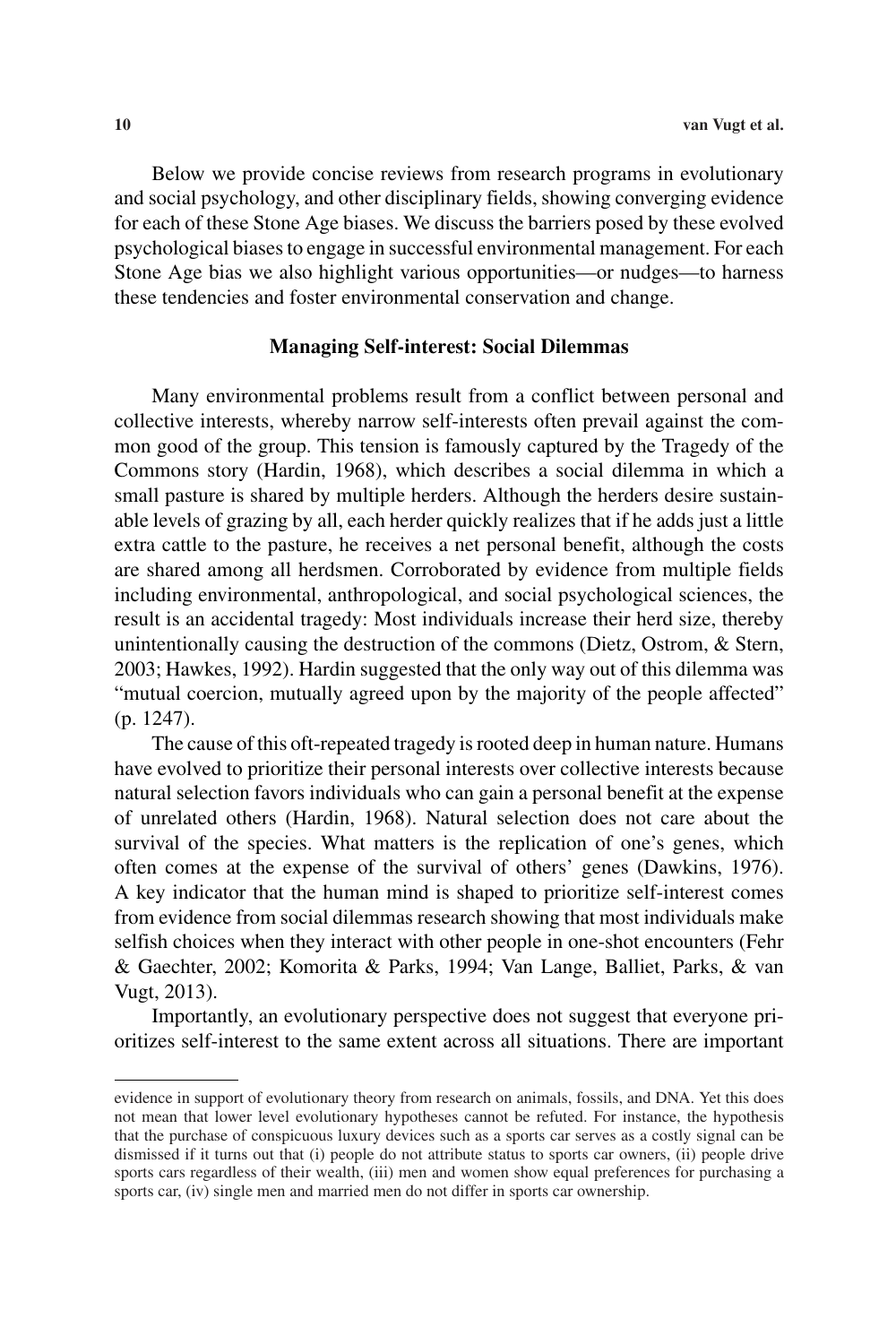individual differences in the tendency to exploit others that could be shaped by cultural and developmental inputs (Van Lange et al., 1997). For example, humans behave less selfishly interacting with members of in-groups than out-groups (De Cremer & van Vugt, 1999), and fairness considerations constrain the pursuit of narrow self-interest (Lerner & Clayton, 2011). Nevertheless, evolutionary considerations highlight that it is human nature to be tempted by—and occasionally act upon—opportunities to benefit one at the expense of others, which has direct implications for environmental practice.

## *Obstacles for Intervention*

Because environmental campaigns have not always recognized the deepseated nature of humans' tendency to prioritize their own interests over the public good (Penn, 2003), this has resulted in the perpetuation of some relatively ineffective proenvironmental strategies (Gardner & Stern, 2002). Strategies that try to persuade people to value abstract societal goals (e.g., with slogans like "Save the environment and you will save life"), more than concrete personal outcomes, are fighting an uphill battle. Similarly, persuading people to engage in self-restraint purely for ecological reasons is unlikely to work either (Schultz, 2011). Voluntary environmental cooperation often fails because of the opportunities to free-ride on others' efforts, which breeds greed and paranoia (van Vugt, 2009). A campaign to persuade households to conserve during a water shortage in the United Kingdom failed because the households did not incur a penalty for overuse. Facing a resource crisis, many households actually started to consume more water than usual for fear that the resource would soon collapse (van Vugt, 2001). An evolutionary perspective suggests that interventions aimed at eradicating people's evolved selfish biases may be doomed. Such biases need to be harnessed, and redirected, to promote sustainable behaviors (Schultz & Zelezny, 2003).

# *Opportunities: Harnessing Self-interest*

Although narrow personal interests often coincide with individuals' genetic interests, this is not always true (Dawkins, 1976). Applying insights from an evolutionary perspective highlights that under certain conditions, a proclivity for genetic self-interest can lead individuals to cooperate with each other to achieve environmental goals. We next discuss the theories of kin selection, reciprocal altruism, indirect reciprocity, and multilevel selection, each of which offers a unique perspective on how environmental conservation can be fostered through appeals to genetic self-interest.

*Kinship.* Kin selection theory (also known as inclusive fitness theory) asserts that humans, like any other organism, are designed to ensure the survival and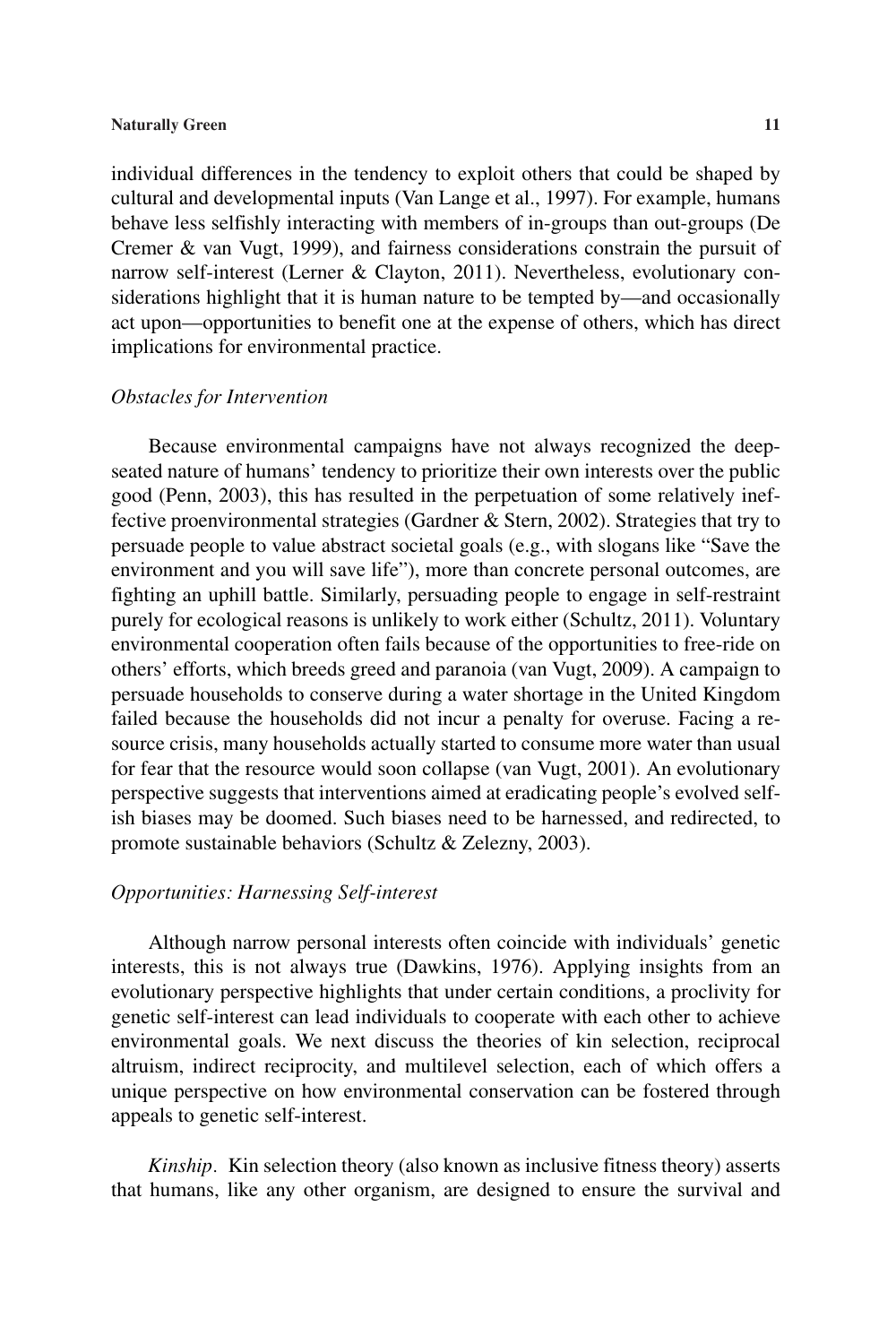replication of their genes, which are shared with kin (Hamilton, 1964). We share 50% of our genes with our children and siblings, 25% with our grandchildren, 12.5% with our first cousins, and so forth. Kin selection has important implications for environmental outcomes. Consider a family group of parents and children, brothers and sisters, confronting a local tragedy of the commons. Because they share roughly 50% of the genes with each other, they have a strong shared interest to preserve the commons and show individual restraint compared to a group of genetic strangers. Across cultures, individuals are more likely to share resources with relatives than with nonrelatives and with close relatives more than with distant relatives (Burnstein, Crandall, & Kitayama, 1994; Ostrom, 1990).

Kin selection theory suggests that proenvironmental appeals should be more effective if they emphasize the interests of relatives. A message urging people to conserve gas or water may be more persuasive if it highlights that there might not be enough resources left for one's children, grand children, nieces, and nephews someone's "genetic" future. A recent study found that messages to conserve the environment are more effective if they stress the benefits for kin (Neufeld et al., 2013). Another implication of kin selection theory is that the use of fictitious kin labels in slogans like "helping Mother Nature" may foster sustainable behavior through activating a psychological sense of kinship. Finally, humans often use indirect cues such as familiarity, co-residence, and facial resemblance to indicate genetic relatedness (Park, Schaller, & van Vugt, 2008). This suggests that messages to save the environment may be more persuasive if they come from individuals who look like, speak like, and share similarities with the target audience (van Vugt, 2009).

*Direct reciprocity.* Another key insight for proenvironmental interventions comes from reciprocal altruism theory, which highlights that people help others in order to receive their assistance in return (Trivers, 1971). The evolution of reciprocity came about in humans because the social networks in which our ancestors interacted consisted of kin and nonkin, and these groups were relatively small and stable with high degrees of social control (Boehm, 2012). A long tradition of research on commons management shows that communities that resemble these kinds of Pleistocene bands with relative dense social networks and informal rules and sanctions do better in preserving environmental resources (Ostrom, 1990). For instance, small fishery communities with strong reciprocal networks have more sustainable fishing practices than large villages in part because they exchange catch information more frequently and punish over-users (Palmer, 1991; cited in Gardner & Stern, 2002). Although it may be a challenge to induce environmental change in today's global world, it may be possible to create small virtual social networks to help spread good environmental practices.

At first glance, the idea of reciprocity might appear to imply that people might be more willing to donate money to environmental causes if they get something in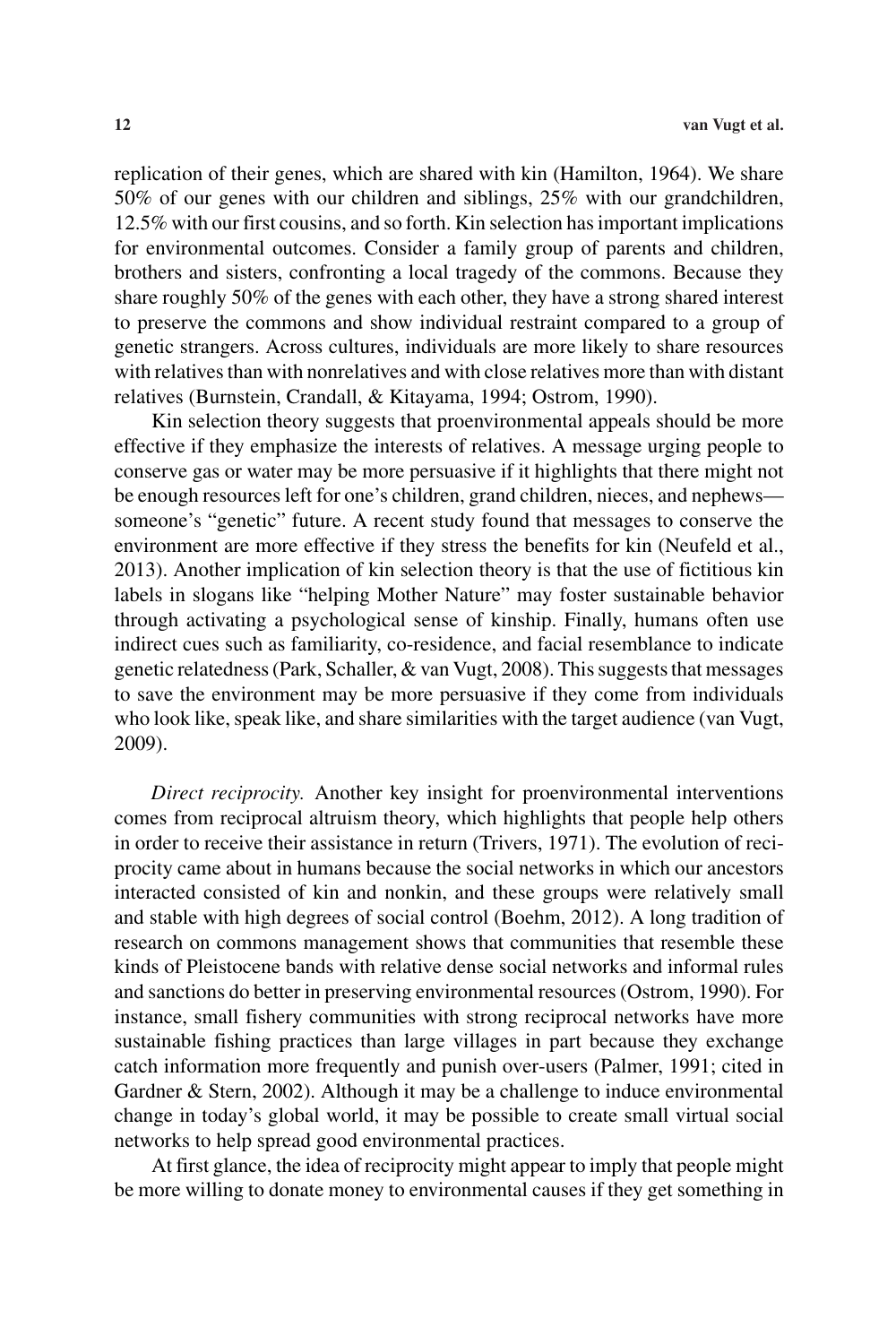return. For instance, electrical appliance giant Samsung donates \$2 to the Nature Conservancy for every reclaimed phone that has been purchased by customers. Some hotels chains implore their guests to reuse towels by promising to make a small financial donation to an environmental charity for each towel that has been re-used. However, research finds that these kinds of tit-for-tat strategies are actually suboptimal at spurring conservation (Goldstein, Griskevicius, & Cialdini, 2011). Instead, insights from reciprocal altruism theory suggest that a reversal of this procedure should be more effective, whereby the company should first make a donation to a proenvironmental cause and then ask the target to partake in a proenvironmental act. By making an environmental donation first, companies can invoke the psychology of reciprocity. This donate-first technique has been shown to be more effective than promising to donate in return for an action. For example, when hotels informed guests that they had already donated to environmental charities and now expected guests to cooperate this increased towel reuse by as much as 26% (Goldstein et al., 2011).

*Indirect reciprocity.* Theories of indirect reciprocity explain why humans evolved to cooperate in larger groups because by showing restraint, they establish a positive reputation which gives them a return on their group investments (Nowak & Sigmund, 2005). Consistent with this idea, research shows that people are less likely to deplete a communal resource when their reputation is at stake, and people who get status as conservationists are more often selected as collaboration partners and even group leaders (Hardy & van Vugt, 2006; Milinski et al., 2006). These reputation or self-presentation motives can entice customers to purchase green products and induce businesses to invest in sustainable practices (Griskevicius et al., 2010). As a case in point, a naming-and-shaming campaign in the early 1990s, set up by a grass roots movement, forced McDonalds to bin their plastic packaging of hamburgers (Gardner & Stern, 2002).

The power of reputations and self-presentation tendencies can be subtly activated. Research shows that even a pair of eyes displayed on a poster or computer screen can activate reputation concerns and make people behave more cooperatively (Bateson et al., 2006; Haley & Fessler, 2005). An implication of these findings is that in public places in which people litter (such as parks) or use electricity or water (such as in public buildings), signs or stickers with eyes displayed on them can encourage people to be more environmentally friendly.

*Intergroup competition.* Finally, evolutionary theorizing suggests that people may be inclined to cooperate if their genetic interests are aligned with that of their community. Some evolutionary scientists argue that genetic selection at the level of groups has been an important force in human evolution—this is called multilevel selection theory (Boehm, 2012; Wilson et al., 2008). This groupishness may be the result of fierce competition between ancestral groups of humans for scarce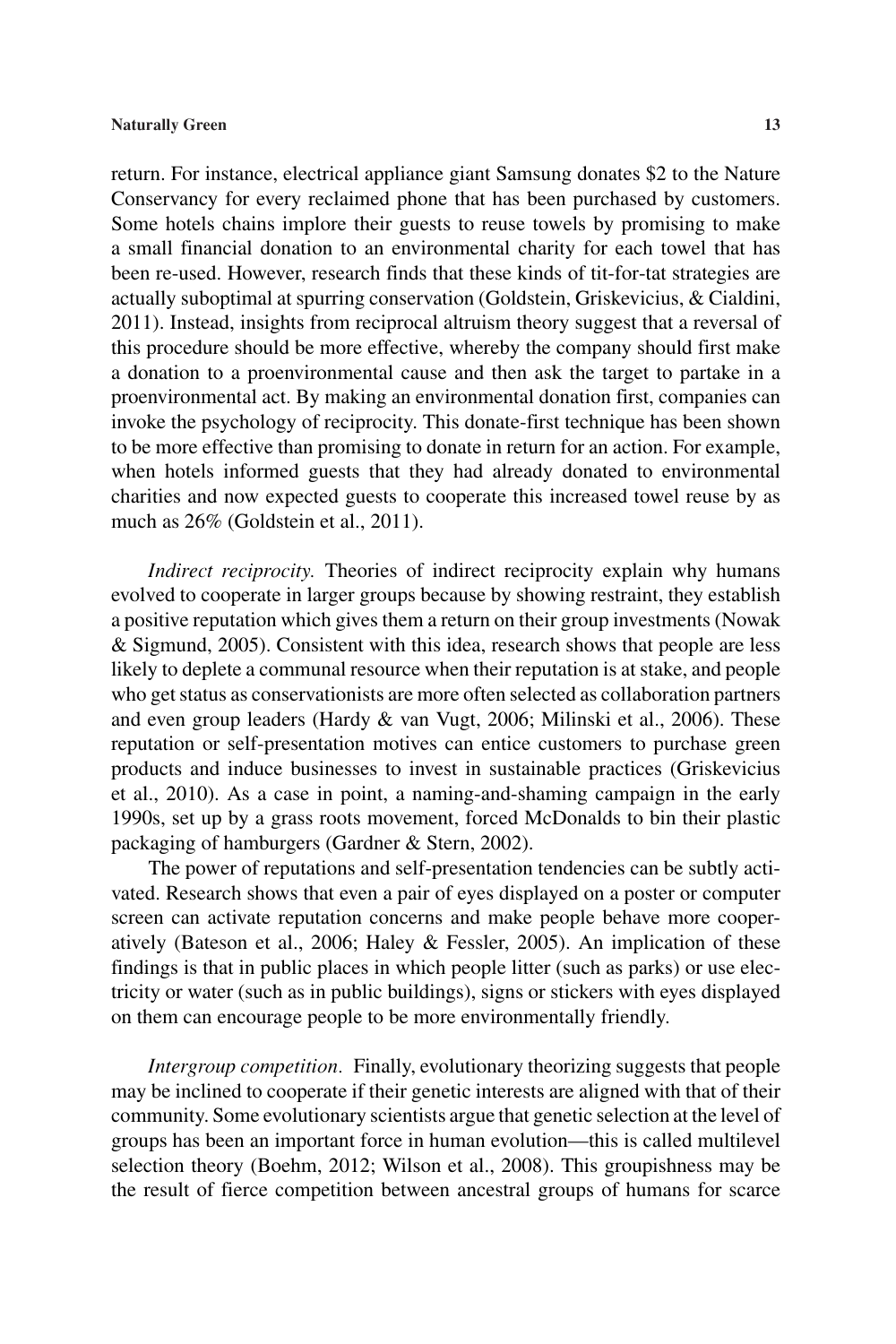resources. Consistent with this idea, the social psychological literature shows that humans are capable of forming strong emotional attachments to ingroups especially when they are in competition with other groups (Tajfel  $&$  Turner, 1979). Intergroup competition can be used for promoting proenvironmental behaviors. Research shows that people cooperate more with in-group members than out-group members (De Cremer & van Vugt, 1999). High group identifiers also compensate for the unsustainable practices of others in their community by showing more restraint especially when in competition with other groups (Brewer & Kramer, 1986).

In sum, whether by activating kinship, inducing direct or indirect reciprocity or creating intergroup competition, an evolutionary perspective suggests that people will be more willing to engage in conservation if they see benefits for themselves, their kin or their community or organization.

# **Overcoming Shortsightedness: Temporal Discounting**

Many environmental problems result from a conflict between people's desire for immediate rather than delayed rewards, whereby today's desires prevail over tomorrow's needs. The tendency to discount future outcomes is sometimes considered to be a pathology of modern Western culture (Penn, 2003), yet it had enormous benefits in ancestral human environments, suggesting it is an evolved psychological trait (Wilson & Daly, 2005). If early humans would have spent too much effort on satisfying their future needs rather than their immediate needs, they would have been less likely to survive and pass on their genes in a sometimes harsh and unpredictable natural environment (Boehm, 2012). Neuroscience data show that the salience of immediate rewards activates evolutionary ancient brain systems (McClure et al., 2004).

Natural selection has shaped human psychology to maximize outcomes in the here and now rather than in the uncertain future. Temporal discounting benefited our early nomadic ancestors because they could not save for the future. But after the agricultural revolution some 11,000 years ago, this trait impulsivity was put to test. Whereas hunter-gatherers' primary activities such as hunting and gathering are often rewarded the same day, farmers must wait several months until they can harvest and eat. It is unclear whether biological evolution has altered our immediate reward psychology sufficiently in the 400+ generations since the agricultural revolution. Research shows that although there are important individual and cultural differences in temporal discounting, people in modern societies still weigh immediate outcomes much more heavily than distant ones (Green & Myerson, 2004). In addition, our sense of optimism, another likely evolved bias (Hardin, 1995), causes us to underestimate the severity and probability of future environmental challenges (Ornstein & Ehrlich, 1989).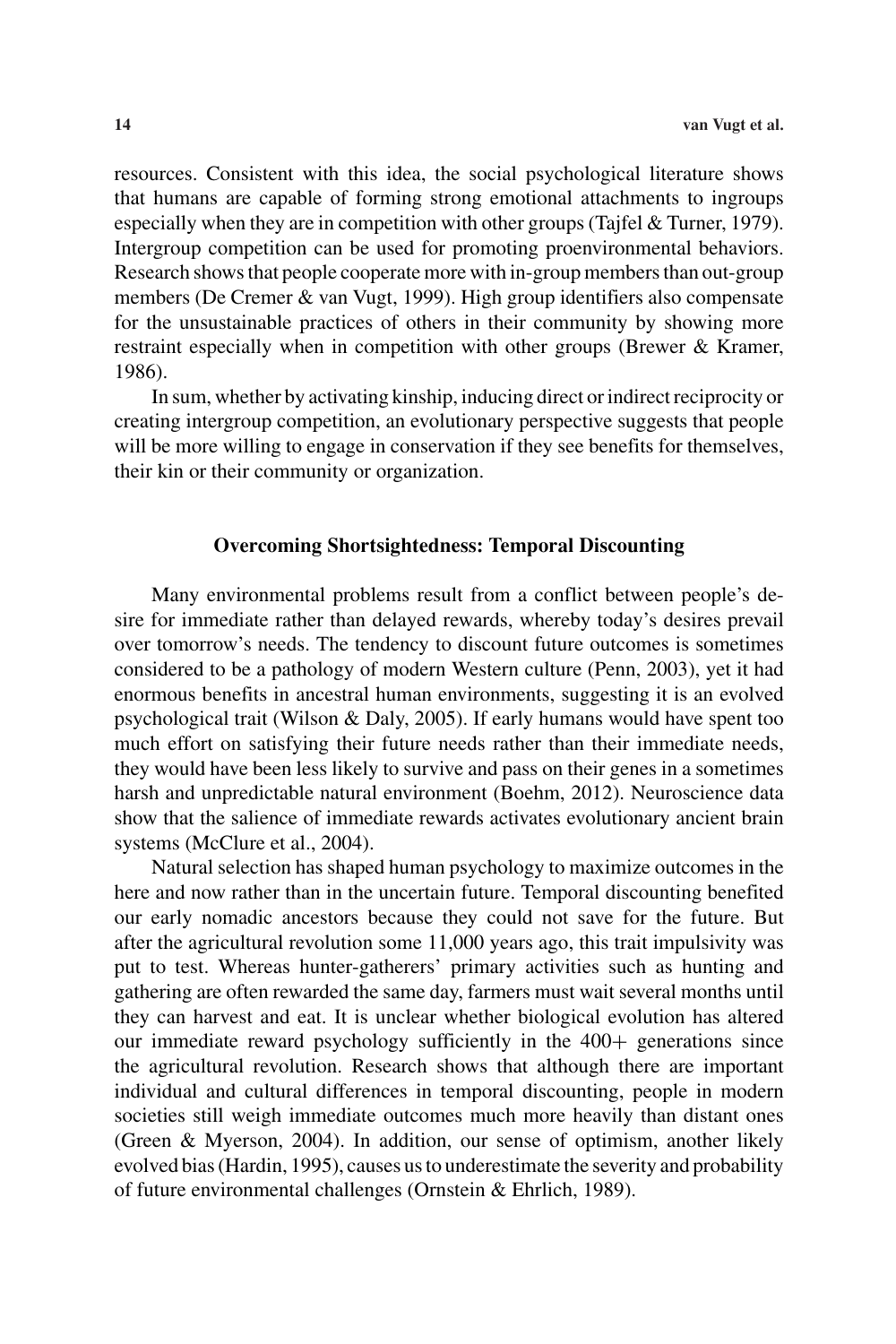# *Obstacles for Intervention*

Because it is human nature to discount the future and ignore low probability ecological hazards, environmental policies that fail to take these predispositions into account are not likely to succeed. Calls for people to value the needs of future generations as much as their own needs are not realistic. Evidence from field studies shows that public appeals to consider the future consequences of poor environmental practices are generally ineffective in producing behavior change (Gardner & Stern, 2002; Goldstein & Cialdini, 2007). Nevertheless, although zero discounting is unrealistic, an evolutionary analysis suggests that specific types of interventions can lead people to place more weight on the future in making environmental decisions.

## *Opportunities: Valuing the Present and the Future*

Although some discounting of the future is individually adaptive, an evolutionary perspective posits that people's discounting rates are not fixed. Evolutionary scientists note that the extent to which people weigh the present versus the future is explained by their life history (Kaplan & Gangestad, 2005). Life history theory posits that all organisms face trade-offs in deciding between investing in current versus future reproduction. Prioritizing current reproduction—known as a fast life history strategy—means having as many children as early as possible in one's lifetime. In contrast, prioritizing future reproduction—a slow life history strategy—means having fewer children later in life (Ellis, 2004). These life history strategies are reflected psychologically in the extent to which people value the present over the future. Life history notions may have important implications for a range of environmental problems, most notably the problems of overpopulation and overconsumption as we discuss below.

*Predictable and safe environments.* Life history theory assumes that whether individuals prioritize current versus future reproduction varies in response to specific environmental inputs. When environments are dangerous or unpredictable, people adopt a faster strategy and thus discount the future more (Ellis, Figueredo, Brumbach, & Schlomer, 2009). Consistent with this idea, research shows that mortality rates are strongly related to the average age of getting a first child across cities and countries—the lower the average age when people die, the earlier they start having children (Low, 1996; Wilson & Daly, 1997). Furthermore, across nations and neighborhoods, higher violent crime rates predict an earlier age of getting one's first child (Griskevicius, Delton, Robertson, & Tybur, 2011). This means that in environments that are unpredictable or unsafe, people tend to have more children, adding to problems of overpopulation.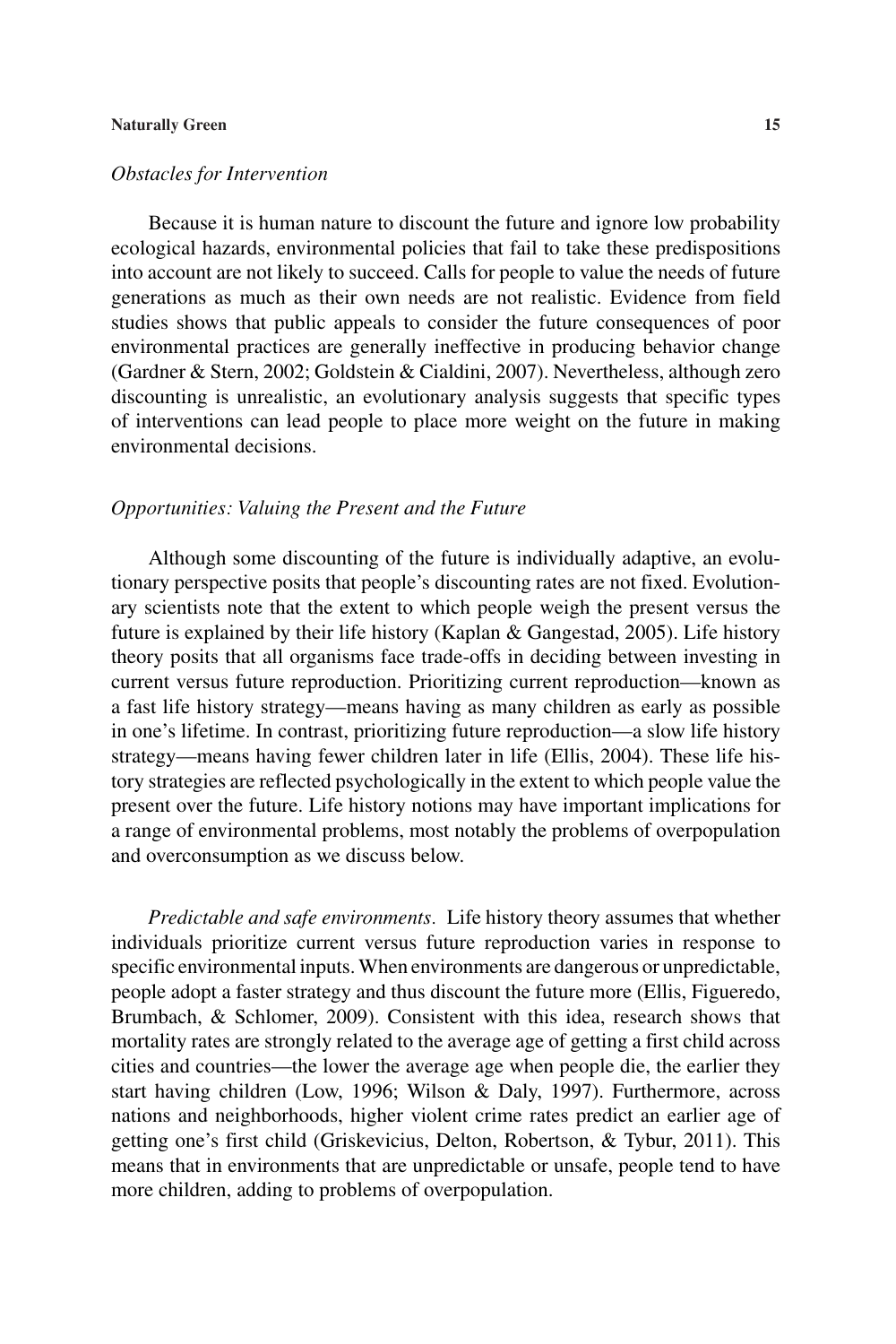An implication of life history theory is that making environments more predictable and safer should delay the age at which people get their first child and hence such environments will lead to fewer offspring in total. Because childhood environments are particularly important in setting life-history parameters, these time preferences could be altered through early-age interventions that make neighborhoods more stable and predictable. This means that environmental strategies emphasizing that life today will be the same as it was in the past and will be in the future are more successful in tackling a range of environmental threats such as overpopulation, overconsumption, and waste production. When people believe they are living in a predictable world and will be around for a long time, they have more incentive to contribute to a more sustainable future. Yet, when environmental campaigns stress that the future is uncertain and natural resources may run out this should increase their valuation of present pay-offs.

*Different discount rates.* An evolutionary perspective suggests that there are individual differences in temporal discounting. For instance, men (and especially younger men) have steeper discount rates than women have due to a lower parental investment. This means that men are, on average, more concerned about their current outcomes and less concerned about the future. An implication is that men are more likely to overconsume environmental resources and ignore environmental threats. This is borne out by environmental surveys showing that on average men are less concerned about environmental degradation than women are (Wilson et al., 2007).

Combining insights from life history theory with the evolutionary theory of sexual selection theory offers novel ideas for interventions. Sexual selection theory suggests that the choice of women for sexual partners might influence environmental outcomes through influencing the behavior of men: Young men become less concerned about the future if they are presented with visual images of attractive women (Griskevicius et al., 2012; Wilson & Daly, 2005). This suggests that billboard and poster advertisements displaying young attractive women might increase men's unsustainable preferences for excessive consumption and luxury goods. Yet research also shows that women find men sexually more attractive when they engage in specific environmental activities that signal physical quality such as riding a sport bike to work (Gotts & van Vugt, 2014). The lesson here is that women's mate preferences provide opportunities to influence men's environmental practices. There are also relatively stable differences in people's discount rates as a function of age, education, income, socioeconomic status, and having children. Older, wealthier, and more educated individuals, individuals with children and from higher socioeconomic backgrounds tend to have lower discount rates meaning that they value the future more.

Taken together, an evolutionary perspective suggests that people could be persuade to value the future more if they perceive their environment as relative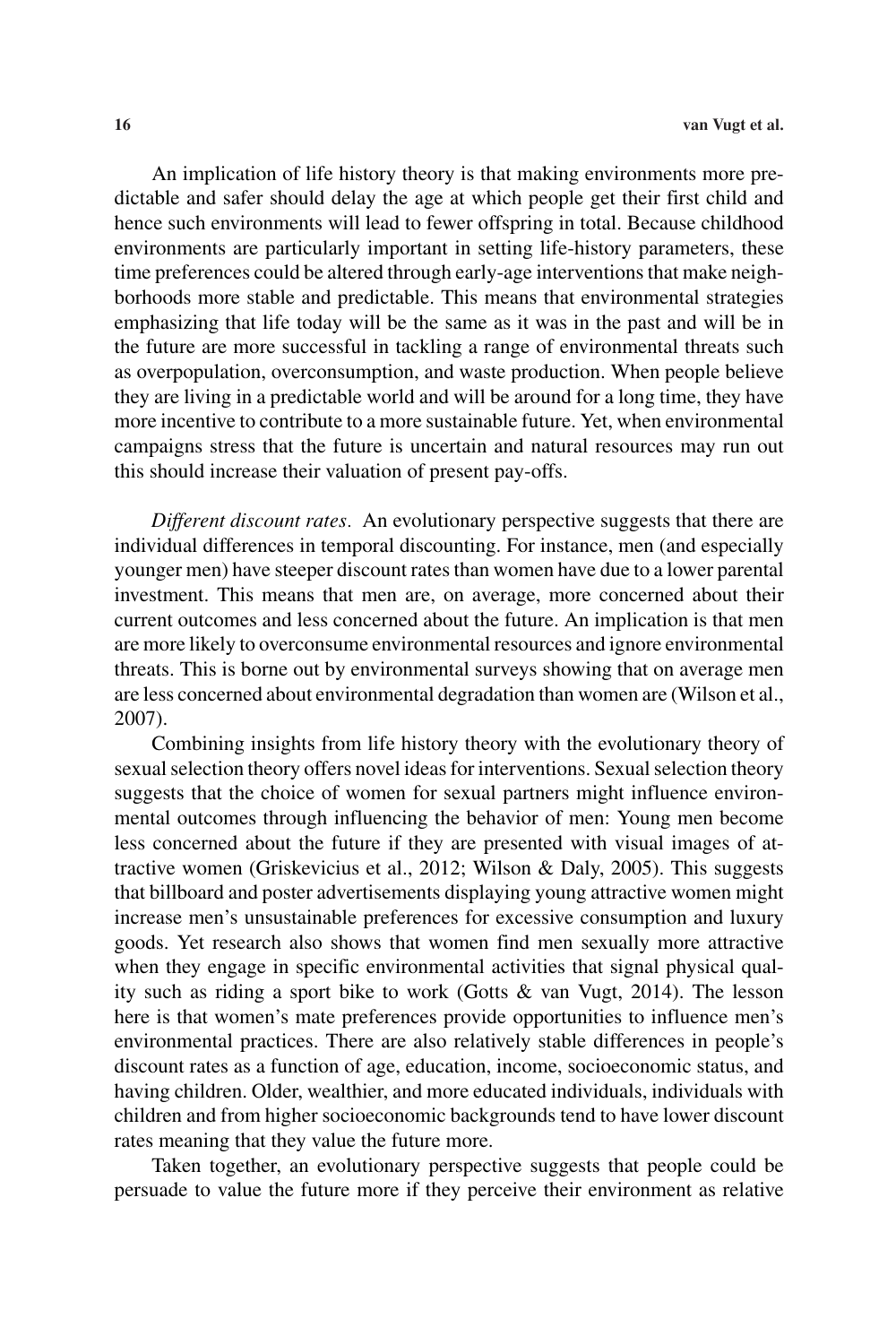safe and stable. In addition, there are individual differences in temporal discounting as a result of sex, age, education, or socioeconomic status that suggests a tailored marketing approach might work best.

### **Status Needs: Prioritizing Relative over Absolute Outcomes**

Various environmental challenges result from a conflict between having enough resources versus wanting to have more than others. Excessive consumption, especially of expensive, conspicuous goods that have no benefit to survival, contributes significantly to the production of waste and the depletion of nonrenewable resources (Penn, 2003). The desire to "Keep up with the Joneses" is often believed to be a product of Western thinking. Thorstein Veblen's classic book "Theory of the Leisure Class" (1899) shows that conspicuous consumption has roots deep in human history, from the Egyptian pharaohs to the Indian maharajahs and European monarchies. Such conspicuous status displays have also been documented in traditional societies as diverse as Polynesian Islanders, Amazonian foraging tribes, the Melanesian people of Australia, and North West Pacific Indians (Bird & Smith, 2005; Godoy et al., 2007). The potlatch is a showy display among the North-West Pacific native tribes in which tribal leaders give away—and sometimes burn—large quantities of valuable goods such as canoes and clothes to signal their prestige and resource holding powers (Bird & Smith, 2005; van Vugt & Hardy, 2010).

An evolutionary analysis suggests that such conspicuous displays are rooted in the evolved thirst for status and power (Miller, 2009; Saad, 2007). Because success in evolution is always relative, an evolutionary psychological analysis highlights that individuals are more concerned with relative status than absolute status. An increase in relative wealth makes people happier than their absolute wealth (Diener & Suh, 2000). Consider the following: Would you rather work for a company (i) in which you earn \$60,000 and the average salary is \$40,000 or (ii) you earn \$80,000, and the average salary is \$100,000. When presented with these kinds of options, most people choose the first option (Frank, 1985). This is surprising because it means people are happy to have less, but only as long as they have more than their peers.

## *Obstacles for Intervention*

Strategies to reduce consumption rates are unlikely to show much on an effect if they fail to consider the importance of relative status. An evolutionary perspective highlights the fact that it will be an uphill fight to persuade people to be content with what they currently have, or act in ways that lower their status compared to their peers. Urging Americans to consume less, because they are wealthier than most of the people in the rest of the world is not the solution. Rather than trying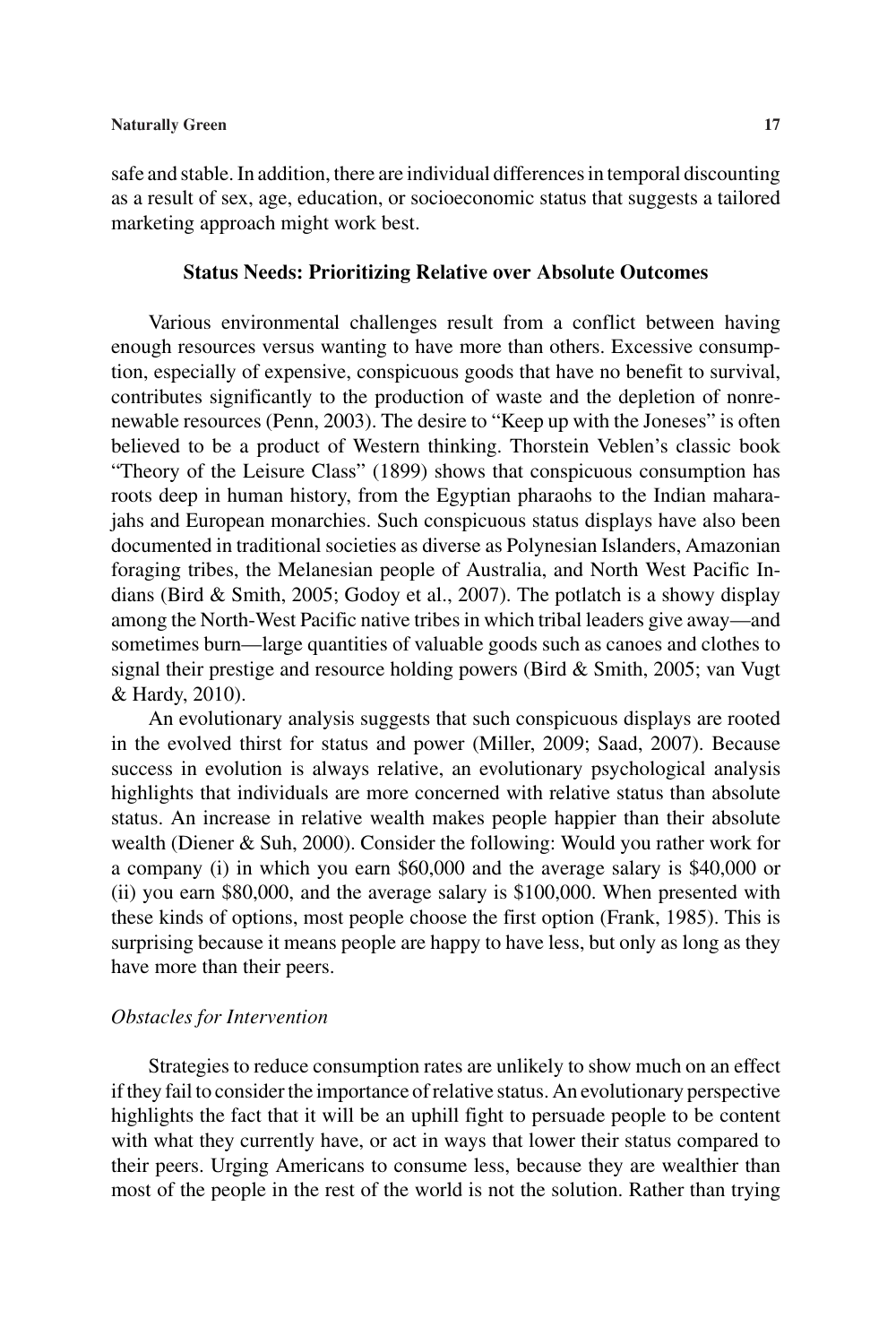to eradicate our thirst for status, more optimal strategies will harness and redirect such status motivations to produce proenvironmental behavior.

## *Opportunities: Improving the Relative Status of Green Behaviors*

Evolutionary theorists regard conspicuous consumption as a costly signal of someone's status, much like a peacock's tail (Griskevicius et al., 2007; Bird & Smith, 2005; Iredale & van Vugt, 2012; Miller, 2009; Sundie et al., 2011). Costly signaling theory posits that natural selection encourages individuals to engage in activities involving significant amounts of resources to signal important yet unobservable qualities. The peacock's tail is a classic costly signal in the animal kingdom. This elaborate, ornamental tail is costly to grow and difficult to maintain, yet it has evolved as an honest signal of the peacock's fitness (Zahavi & Zahavi, 1997). In the same way, people who buy a Ferrari or Aston Martin signal to their peers that they have enough money to spend on luxury goods, and this raises their prestige (Sundie et al., 2011).

Could status tendencies also produce conspicuous forms of helping and proenvironmental behavior? Research shows that generous individuals are not only seen as more trustworthy (Barclay, 2004), but that they are also more desirable as friends and as romantic partners (Iredale, van Vugt, & Dunbar, 2008). Furthermore, people who are careful in using communal resources have more social prestige than people who are wasteful (Hardy & van Vugt, 2006; Milinski et al., 2006; van Vugt & Hardy, 2010). Costly signaling can explain many conspicuous helping displays in society such as philanthropic donations, charity auctions, and bystander emergency interventions (Bird & Smith, 2005; van Vugt, Roberts & Hardy, 2007).

*Competitive environmentalism.* People's desire for relative status can be harnessed, and redirected, for status competition in the environmental domain. Because our evolved status psychology motivates us to acquire a good reputation it may encourage us to invest in buying expensive, greener devices such as the Toyota Prius car or the Scott Foil Premium racing bike (Griskevicius et al., 2010). A key component of this strategy is to make the proenvironmental choice visible to others (Hardy & van Vugt, 2006). Green organizations are therefore well advised to give their benefactors visible signs, tags, or badges so that benefactors can clearly display their self-sacrificing green acts. We refer to this as competitive environmentalism—the idea that people compete to be seen as green.

An effective strategy is the publication of a green list of companies in a country, or a black list with the most polluting companies (Powers et al., 2008). Ted Turner once criticized the Forbes 400 rich list, declaring that it discourages the wealthiest individual in society from giving away their money. In response he created the public philanthropy list—the Slate 60—and immediately pledged a billion dollars to good causes. Considering environmentalism as a costly signal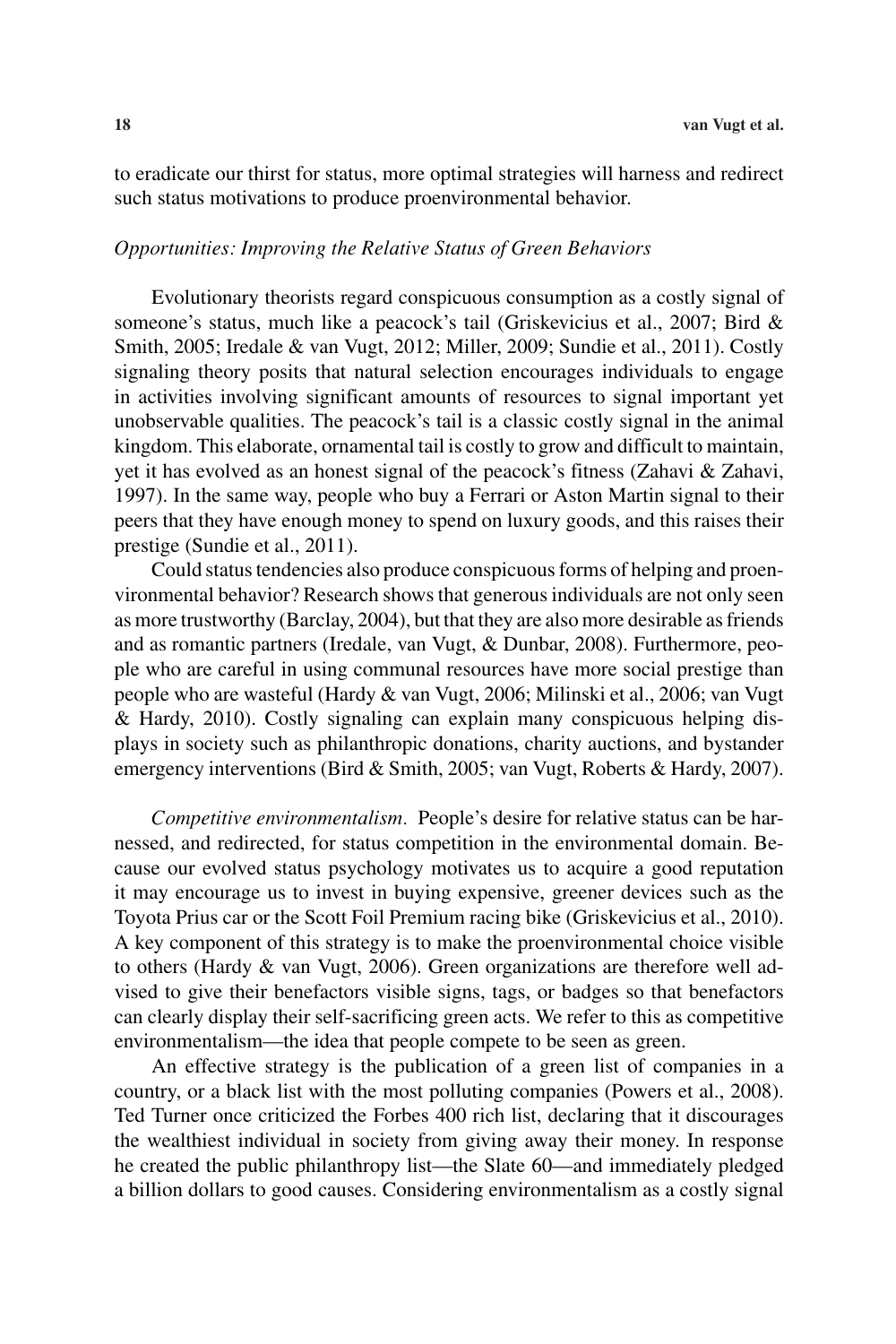also has implications for the pricing and marketing of green products. Increasing the price of green products might make them more desirable, because it signals that people are prepared to incur costs. Consistent with this, after the U.S. tax credits for the Toyota Prius expired sales went up by almost 70% (Toyota Reports, 2008). When green products are relatively cheaper, they incur a status loss which affects their popularity and desirability (Griskevicius et al., 2010). Thus, a counterintuitive implication of competitive environmentalism is that making green products cheaper and easier to purchase actually undermines their value as a signal of environmental concern.

In summary, the costly signaling perspective suggests that people can be motivated to engage in environmental behavior if it increases their relative status. Whereas competition for status is often seen as a social bad, under the right conditions it can produce environmental benefits. Encouraging people to compete on achieving a proenvironmental status might motivate more people to adopt a greener strategy.

## **Using Social Imitation: Copying Others' Behaviors**

An often underappreciated contributor to environmental problems results from a conflict between what people believe they ought to do versus what they actually see others doing (Cialdini, Reno, & Kallgren, 1990). A recent survey (Environics Research Group, 2009) shows that although the overwhelming majority of Americans supported environmental causes, when they were probed about their actual behaviors, only a handful actually engaged in domestic water and electricity conservation practices. When asked about this discrepancy, the respondents reported that they did not believe that many other people were making these savings either.

Social psychologists have long recognized that humans have a tendency to copy what others are doing (Asch, 1956), and this tendency may be adaptive (Simon, 1990; Sundie, Cialdini, Griskevicius, & Kenrick, 2006). Imitating others and following what the majority does have been found to be common strategies in any group living species because the costs of individual learning, through trial and error, are substantial (Gigerenzer & Todd, 1999; Richerson & Boyd, 2006). In ancestral environments with high levels of uncertainty it would pay to follow what others were doing rather than finding out for yourself (Kameda et al., 2003). Research on behavioral mimicry suggests that imitating others is an unconscious process, triggered by mirror neurons in the brain (Chartrand & Van Baaren, 2009).

The psychological tendency to conform has important consequences for the environment. Findings show that home residents' energy conservation is more strongly influenced by the behaviors of their neighbors than by their personal attitudes toward conservation, even though people often deny this fact when asked about it (Nolan et al., 2008). And, when people learn that their neighbors are not conserving, they increase their own energy consumption even when they had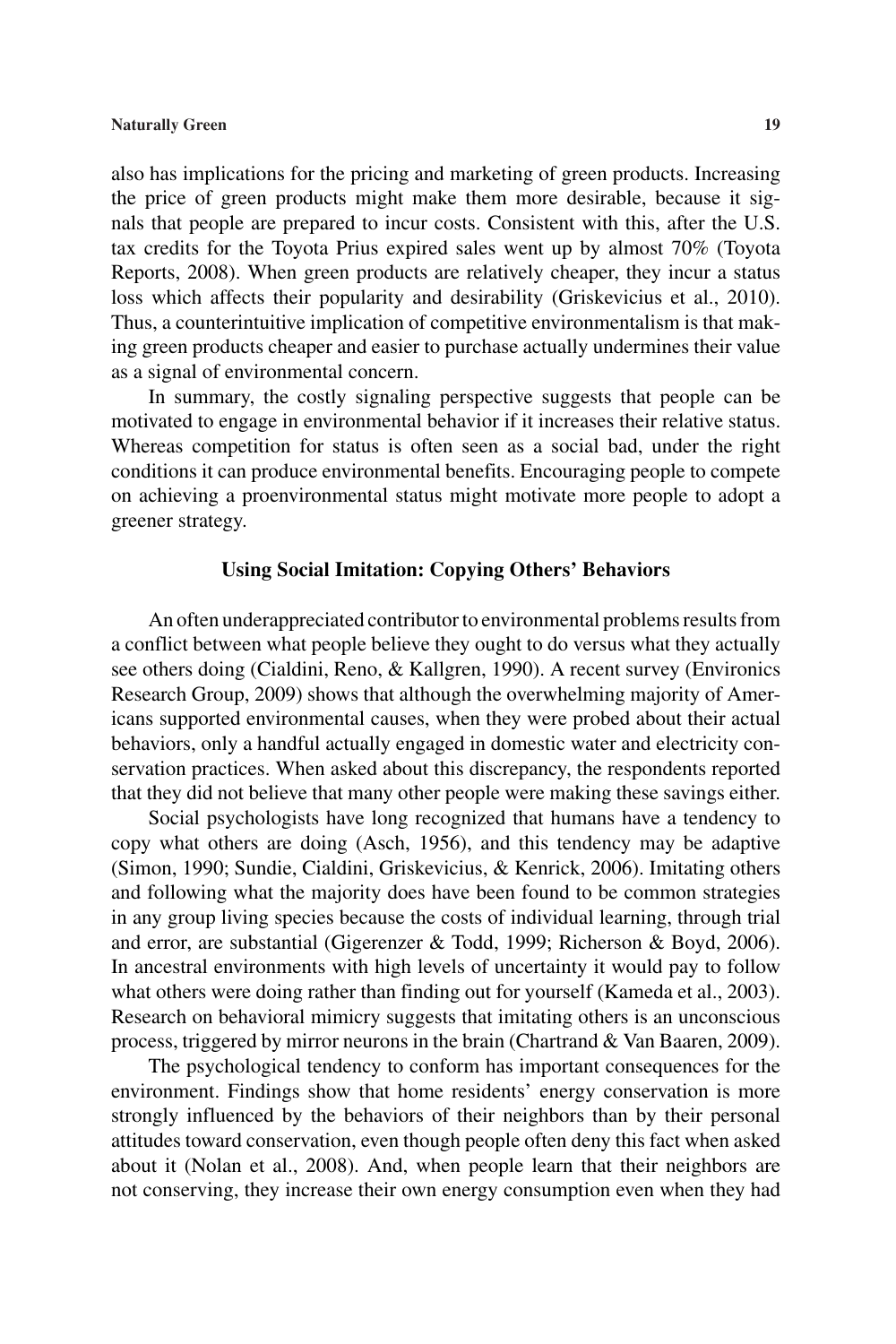been conserving energy in the past (Schultz, Nolan, Cialdini, Goldstein, & Griskevicius, 2007). Hence, conformity tendencies can produce local environmentally unfriendly social norms.

#### *Obstacles for Intervention*

Because of this copying instinct, interventions that attempt to motivate proenvironmental behavior by highlighting the fact that most people do the wrong thing are likely to fail. Messages such as "100 million plastic bags thrown away every day" or "76% of people do not switch off the lights when they leave the house" may backfire because they convey the powerful message that the majority is not getting engaged in environmental behavior. When signs were placed at the Petrified National Forest in Arizona informing visitors about the high number of thefts of petrified wood, the amount of stealing went up threefold (Cialdini, 2003). Informing people what others are doing is only really sensible if there is a critical mass of people who already show the desired behavior—that is when a tipping point has been reached (Gladwell, 2002). Research shows that messages to discourage bad environmental practices can have exactly the opposite effect when there are contextual cues that most people do not comply (Keizer et al., 2008; Keizer & Schultz, 2012).

## *Opportunities: Copying Others to Spur Green Behaviors*

In persuading people to engage in proenvironmental behavior, there are two types of messages frequently used in environmental campaigns. One involves informing people about the state of our natural environment, and the other involves appealing to financial self-interest. Many hotels in the world urge guests to reuse their towels by either appealing to the environment (e.g., "Please help to save the environment!") or to money (e.g., "Please reuse towels to keep your costs low"). Although such messages intuitively seem persuasive, field research shows that either type of message is no more effective than a simple message to "Please reuse your towels" (Goldstein et al., 2008; Schultz, Khazian, & Zaleski, 2008). Educating people about the state of the environment does little to motivate behavior change (Schultz, 2011). Financial incentives can motivate conservation, but such incentives need to be substantial, making such programs prohibitively expensive to run. Finally, monetary incentives sometimes backfire because they crowd out people's intrinsic motivations to save the environment (cf. Tenbrunsel & Messick, 1999). A better method for supporting proenvironmental behaviors might be through social means rather than financial instruments (Schultz, 2010).

*Cultural evolution and social norms.* Theories of gene-culture coevolution (Henrich et al., 2010; Richerson & Boyd, 2006) suggest that the tendency to imitate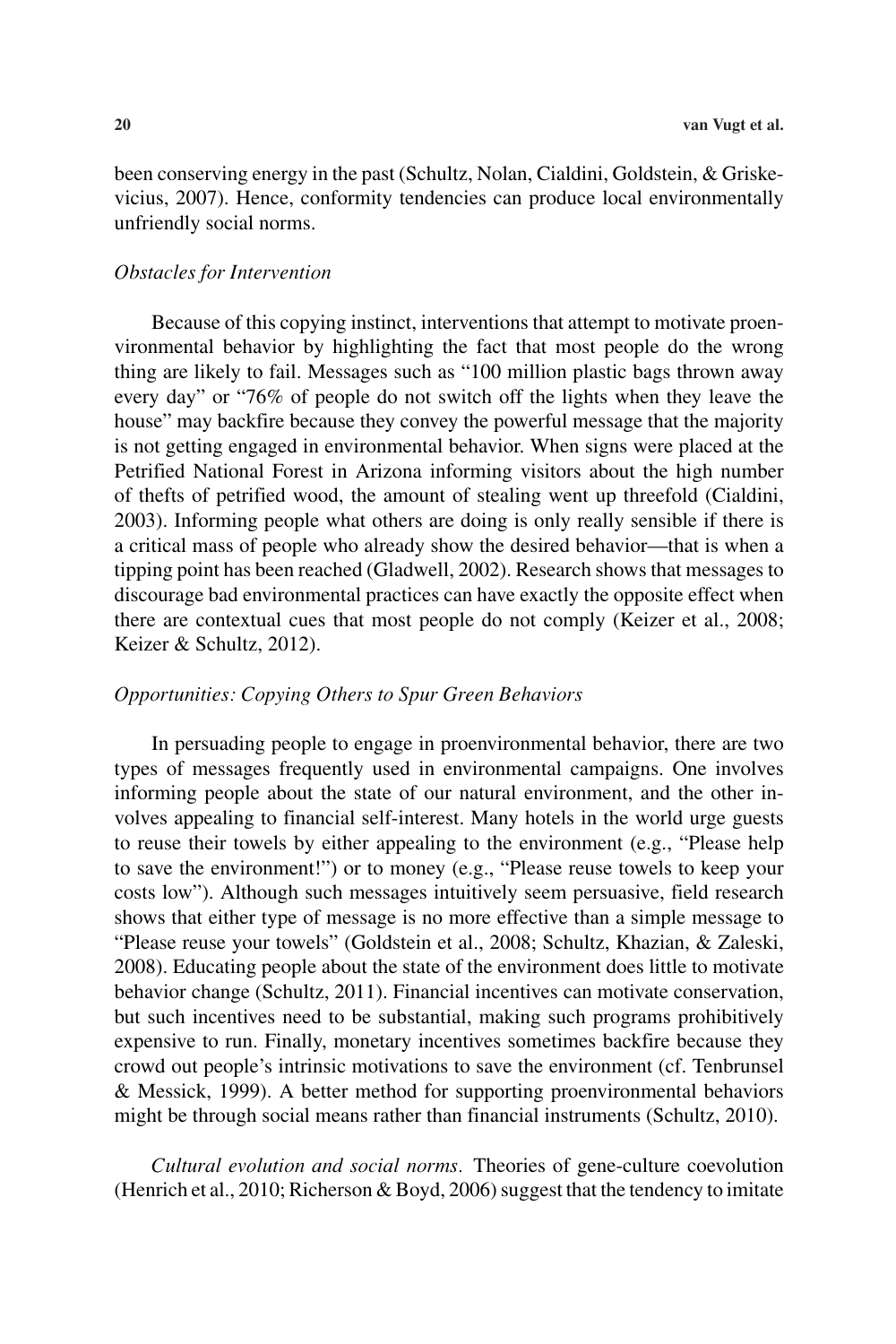others could be harnessed to spur environmental action. According to this theory, humans have an adaptive bias toward social learning and one of these copying biases is to do whatever the majority of people around them do. Knowledge of these evolved biases can be used to convey information about local environmental norms, especially to newcomers. For instance, hotel cards persuading guests to reuse towels could indicate whether this behavior is relatively common. Research shows that when hotel guests are informed that the majority of guests are reusing their towels at least once during their stay, towel reuse went up by more than 30% (Goldstein et al., 2008). Providing majority feedback has also been used, with some success, in campaigns to reduce littering (Cialdini et al., 1990), domestic energy use (Nolan et al., 2008), and foster recycling behaviors (Schultz, 1999).

Yet what if the majority of people are not yet engaging in the desired green behavior. Say only 8% of residents in a large city cycle to work? Cultural evolution theories suggest that in such instances, reframing the information from relative to absolute numbers might be useful. For instance, the information that 25,000 bike to work each week may be more effective than saying that only a small percentage of people cycle in to work. Equally problematic is that people copy anti-environmental behaviors if these are the local norm. When residents learn that they are using less energy than their neighbors, their energy consumption goes up (Schultz et al., 2007). Fortunately, this can be reversed by providing residents who already conserve energy with feedback that other people approve of their efforts (Schultz et al., 2007). This type of moralizing works because people want to do what they believe is morally right (Cialdini, 2003).

One success story concerning the application of evolutionarily informed social norms strategies is OPOWER (Cuddy & Doherty, 2010). OPOWER provides home residents with feedback about how much energy they are using compared to their neighbors, and include smiley faces on the bills of those residents who are energy efficient (cf. Schultz et al., 2007). In just the first few years of operation, this company saved the equivalent to removing 150,000 homes from the electricity grid. This result was so impressive that President Obama recently held a public press conference at OPOWER headquarters in Arlington, Virginia, showing his enthusiasm for this project.

*Follow the leader.* Although people are hardwired to follow the majority, cultural evolution theories also suggest that people are biased to imitate certain successful individuals (Richerson & Boyd, 2006). This prestige bias is adaptive because in learning new strategies it pays to imitate successful models more than unsuccessful ones. Imitating these leaders can help in the transmission of environmental practices (Rogers, 1995; van Vugt et al., 2008). One example is the Toyota Prius. Experts have argued that Prius sales went up after news emerged in the media that Hollywood stars such as Cameron Diaz, Leonardo DiCaprio, and Harrison Ford were driving this hybrid car. Research also shows that people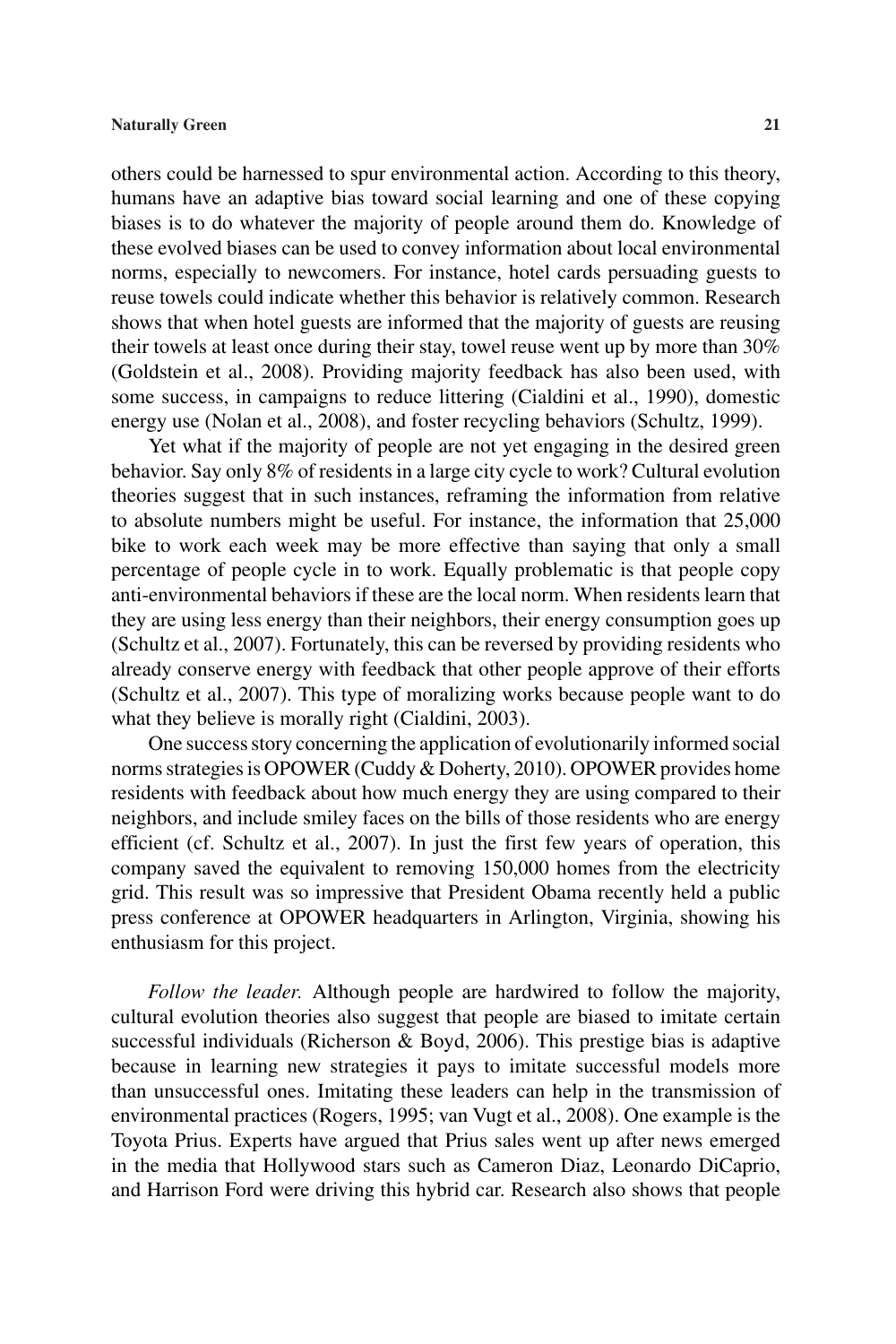are more inclined to imitate individuals who are most similar to them in terms of features such as age, gender, culture, and social class. In an evolutionary sense, it is adaptive to follow successful individuals with a similar background who have faced the same adaptive challenges. Indeed, similar looking role models have been used with some effect in campaigns to reduce domestic energy use (Gardner & Stern, 2002).

In addition to using celebrities to induce normative environmental change, research also suggests that people are more likely to copy individuals who have the physical features of ancestral leaders, the so-called Big Men: fit and healthy looking individuals with masculine features, including a low voice pitch, and dominant authoritative personalities (van Vugt & Ahuja, 2011). Such ancestral tendencies should not be overlooked when selecting models to advertise sustainable products or lifestyles.

In summary, an evolutionary perspective suggests that in adopting green practices people could be persuaded by what the majority does (and perhaps in particular if they are ingroup members). In addition, because it is evolutionarily adaptive to follow prestigious individuals and leaders, these could be used as role models to promote environmentally firmly behaviors. Such role models are more persuasive to the extent that they look like and speak like the target of environmental interventions.

#### **Sensing Mechanisms: Disregarding Impalpable Consequences**

Many environmental challenges are made worse by a general lack of public interest in the issue (Swim et al., 2011). Not everyone is alarmed by the current and future environmental threats that the world is facing, such as global climate change, pollution of the oceans, and the loss in biodiversity. Such apathy may be a product of our evolutionary past too. Because early humans did not face distant, slow-moving environmental problems, our brain simply has not evolved to be alarmed when confronted with novel dangers that we cannot see, hear, or feel with our senses. In the ancestral human world, there was a tangible link between behavior and the environment. If band members collected all of the food in an area, they became hungry and moved on; if they urinated in the water hole, they became sick. A critical difference between the modern world and our ancestral environment is that we rarely see, feel, touch, hear, or smell how our behaviors impact the environment (Gifford, 2011; Uzzell, 2000).

Social scientists have long been puzzled as to why people are so poor at comprehending environmental risks and ignore low probability global environmental hazards (Hardin, 1995; Slovic, 1987). An evolutionary perspective suggests that such judgments may reflect a deeper ecological rationality meaning that the human mind is optimized to solve problems the way they presented themselves in the ancestral environment (Haselton & Nettle, 2006). Human decision making appears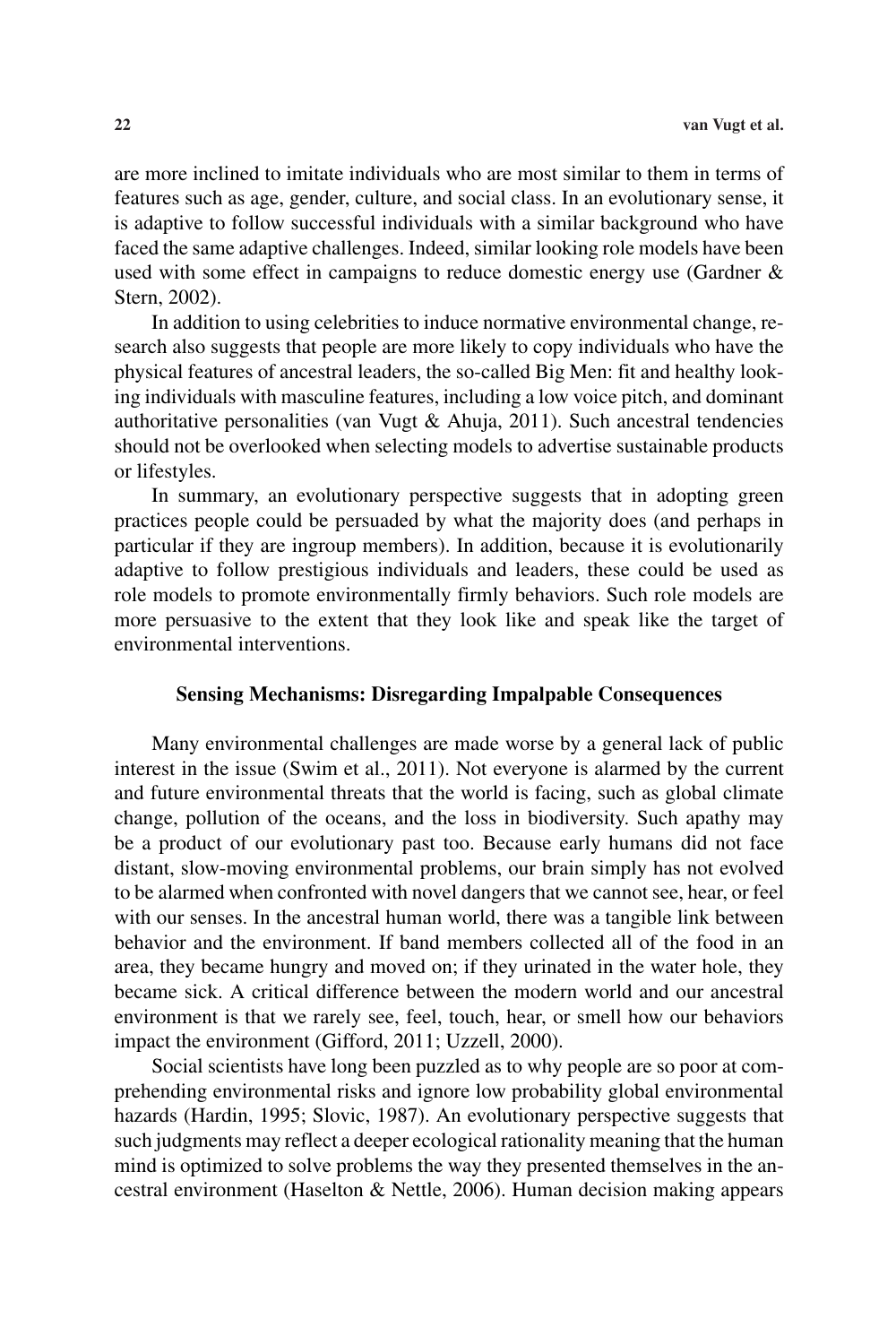to be much better when problems are presented in a natural ecological context (Cosmides, 1989). Consider that statistical information in the modern world is often presented in probabilistic terms. Whereas our ancestors would have encountered information as frequencies—it rained on 1 out of the last 5 days—this information is now presented in probabilistic terms: A 20% probability of rain today. Rather than being error-prone decision-makers, research shows that people are excellent intuitive statisticians as long as information is presented in an ecological relevant manner (Gigerenzer & Todd, 1999).

## *Obstacles for Intervention*

Given that the mind has evolved to respond to information in the way it would have appeared in ancestral environments it suggests that humans are slow to respond to evolutionary novel threats that they cannot detect with their own senses. This suggests that people are not easily persuaded by environmental threats that they cannot feel, hear, smell, touch, or see such as global warming or the loss in biodiversity. In addition, people react less to environmental risks stated in probabilistic than frequentist terms. Similarly, because humans evolved in relatively small and simple societies we are not adept at comprehending large numbers. Although a million, billion, and trillion represent vastly different quantities such concepts did not exist in the ancestral environment, and they are unlikely to stick. Here is a test: "Do you know what the current world population number is?"

#### *Opportunities: Using Our Sensory Mechanisms to Appreciate the Environment*

Knowledge about our evolved sensory mechanisms suggests that people may be more responsive to environmental challenges that they can hear, smell, touch, or see. Furthermore, positive experiences with nature can be used as a leverage to increase environmental concerns and foster environmental action.

*Visceral stimuli.* Environmental interventions must harness our evolved psychological tendencies to respond to tangible and visceral stimuli. How do you know if there is a gas leak in your house? Natural gas has no odor, so gas companies intentionally scent gas with a smell to make sure that people immediate feel that they are being poisoned, which urges immediate action. How do you know if your environment is being polluted? Almost everyone "knows" at some level that our water today is scarcer and more polluted than ever, that the earth is warming up, and that biodiversity is being threatened. Some of us have even visited places where we have seen the tangible and visceral evidence that these things are actually happening. But at the end of the day, there is water coming out of the tap in our houses, the water tastes fine, the local park is full of trees, and there is snow falling in winter. Our minds are not designed to respond to environmental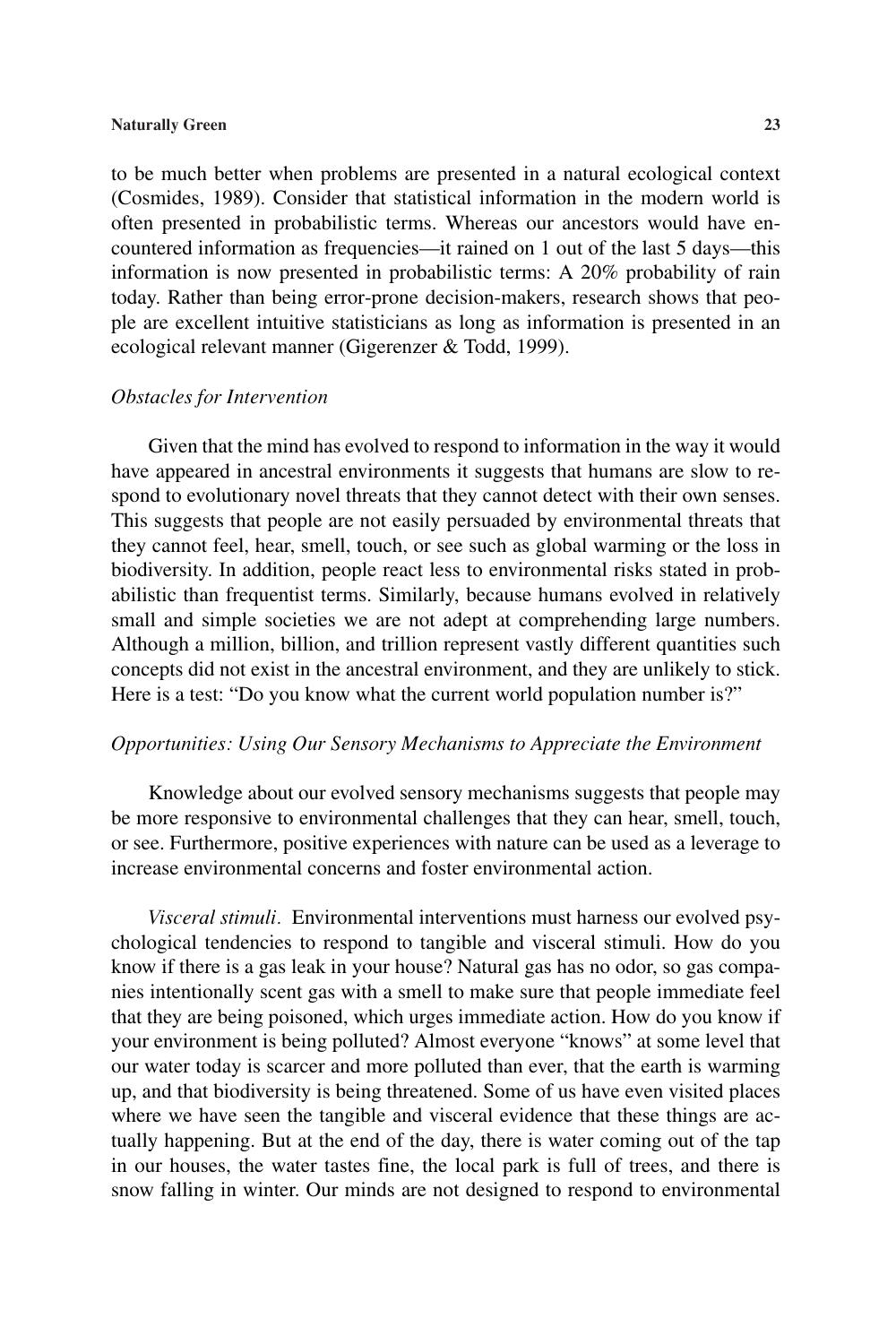problems when such problems are distant, global, and presented in abstract terms. Drawing on data from 18 countries, researchers found a strong tendency among people to belief that environmental problems were more severe globally than they were locally. One interpretation of this finding is that modern people do not get the visceral experiences associated with local environmental problems anymore unless they are really severe.

For information about environmental problems to "stick" and motivate people to take immediate action such information must be presented in simple, concrete, and affective terms (Heath  $\&$  Heath, 2007). As in the poisonous gas example, industries could be required to color their invisible but harmful emissions, and city governments might consider altering the taste and smell of public drinking water according to the level of pollutants detected. If poor environmental practices active a disgust response this might motivate people to undertake action. It may also work in reverse. Research shows that the smell of cleaning products in train wagons decreases public littering (De Lange, Debets, Ruitenburg, & Holland, 2012). Finally, displaying green information on products with simple visual instructions may work much better than the use of complex written directions—writing is not a biological adaptation (Pinker, 2002).

*Biophilia cues.* Campaigns might also exploit the evolved psychological tendency to appreciate nature. Humans spent much of their evolutionary history living in natural environments rather than in urban environments. Evolving in and with nature may have endowed humans with biophilia, the love for nature (Wilson, 2006). There is much evidence to suggest that our environmental aesthetics what we like about nature—has been shaped by our ancestral past (in the same way did humans inherit a fear for certain aspects of nature such as for snakes and spiders;  $\ddot{\text{O}}$ hman & Mineka, 2001). Around the world humans are attracted to the same kinds of landscapes indicating resource-rich environments with grassy fields, meandering rivers, hills, and forests. Exposure to nature also increases recovery from stressful experiences such as postoperative surgery (Ulrich, 1984), and people growing up in rural environments show less amygdale response after performing a stressful task (Lederbogen et al., 2011). It may not be surprising from an evolutionary perspective that many people living in modern, urban environments do as much as they can to make their modern living spaces to be more like our ancestral environments by filling them with nature (Kaplan & Kaplan, 1989). Equally unsurprising, in cities across the United States and Europe more people visit their local zoos than they attend professional sports matches (Wilson, 2006).

This sensory biophilia mechanism could be activated to promote green behaviors in various ways. Research shows that after city folks have watched pictures and videos with beautiful natural scenery they donate more money to environmental causes (Steentjes & van Vugt, 2013). Recent studies show that priming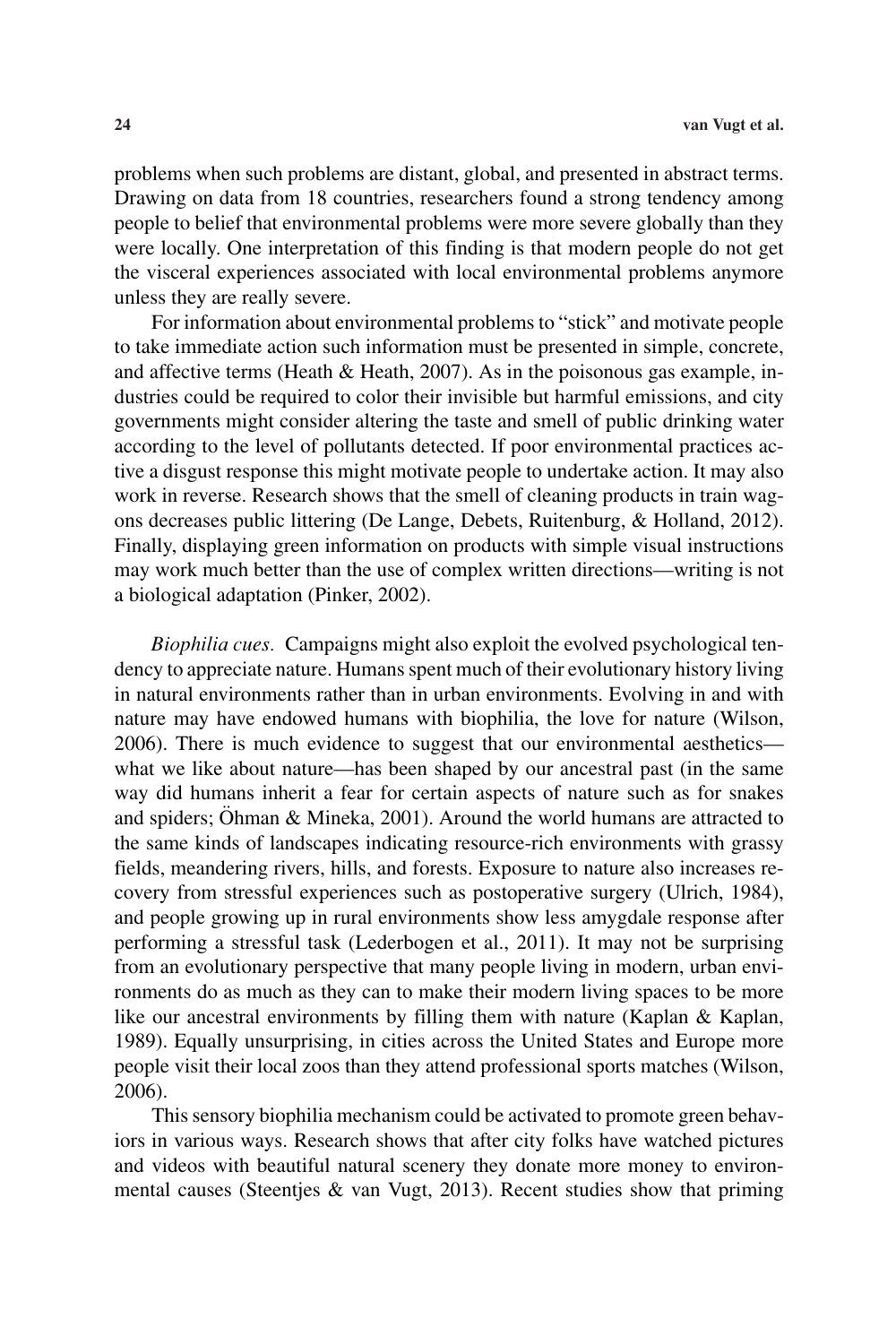people with scenes of nature versus urban scenery increases their self-control and decreases future discounting (Van der Wal et al., 2013). The lesson is that with an increasing percentage of the world population living in large urban areas, we must find creative ways to unleash these biophilia needs to promote more sustainable lifestyles (Schultz, 2002). For instance, we need to ensure that children who grow up in city environments get regular exposure to trees, animals, and enjoyable outdoor experiences such as camping or scouting because this could promote lifelong environmental awareness (van Vugt, 2009).

Taken together, an evolutionary perspective suggests that interventions should employ our evolved sensory mechanisms to motivate environmental action. If we can develop creative interventions that make people see, smell, hear, or touch the environmental problems they cause, this might work. In addition, positive sensory experiences of nature could also help to promote environmental changes with sometimes long-lasting beneficial effects.

## **Conclusions, Limitations, and Future Directions**

Evolutionary psychological considerations suggest that many modern environmental problems are caused, or exacerbated, by specific psychological biases emanating from human nature. Interventions designed to promote sustainable behaviors have not always been successful, because they tend to ignore important facets of human evolved psychology. Some key Stone Age biases that we focused on include our tendency to (i) prioritize self-interest, (ii) be shortsighted, (iii) seek relative status, (iv) socially imitate, and (v) care about sensory information (Table 1). Although we believe that these are the key psychological drivers of current unsustainable practices, they are unlikely to be the only ones. Optimism, confirmation, loss aversion, and status quo biases also play a role in ignoring current environmental problems and they are also likely to be innate (Haselton & Nettle, 2006). Considering that deeply rooted psychological biases continue to shape current environmental practices, we have argued that human nature can be harnessed, or nudged, to create more optimal strategies to lessen resource depletion, restrain wasteful consumption, curb overpopulation, and spur sustainable behaviors. Although we have offered many practical suggestions based on our evolutionary framework, much work is still needed.

Although an evolutionary psychology perspective on conservation offers many novel suggestions for both research and policy-making, there are various limitations to our approach. First, we have largely ignored the role of individual differences in these Stone Age psychological biases. It is entirely consistent with evolutionary theorizing that not all people are born identical. Rather human behavior is the product of a complex interplay between genetic, developmental, social, and cultural factors (Buss, 2009). For instance, some people may have a stronger genetic predisposition to discount the future, but whether they are able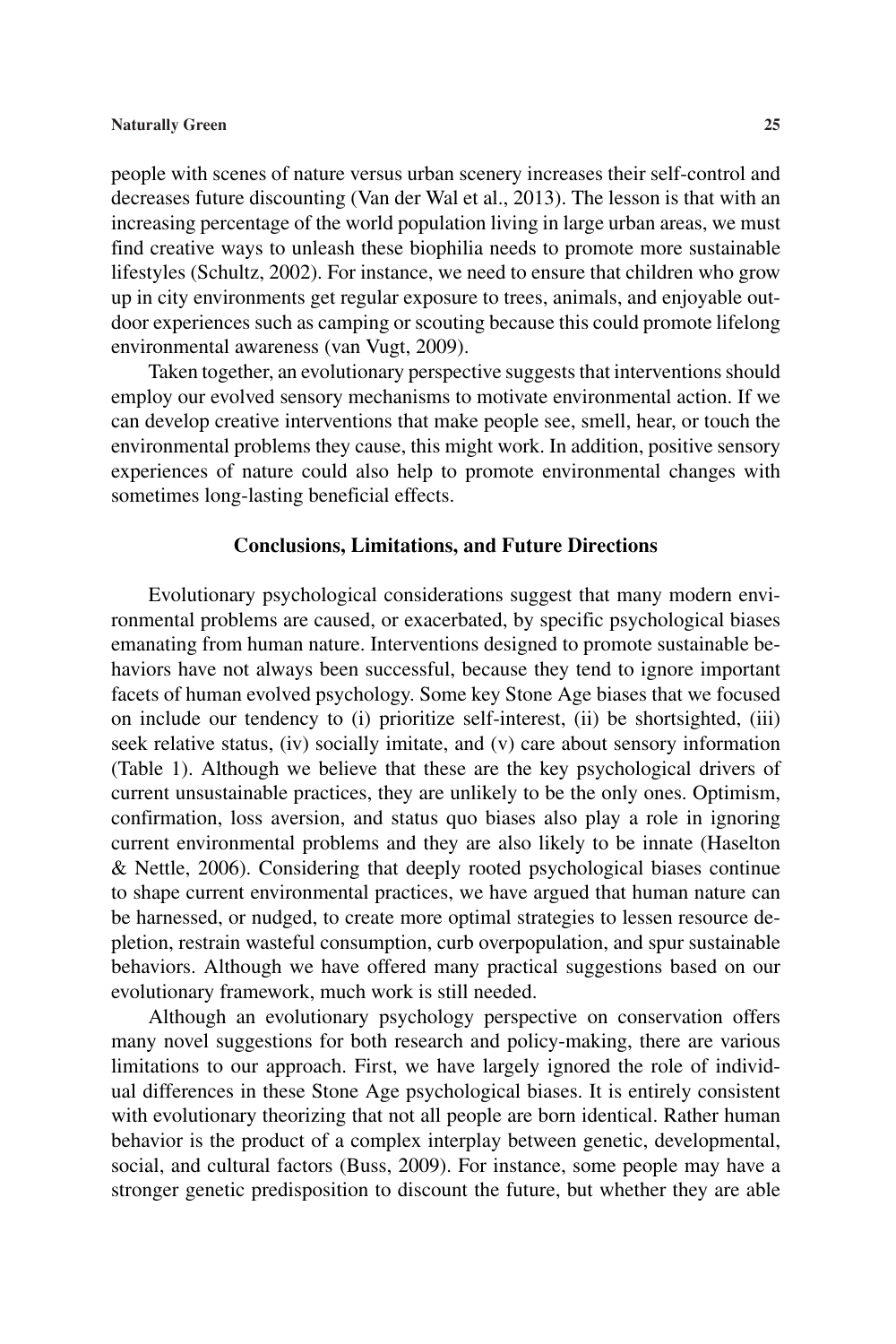to control their impulses is likely to be influenced by developmental inputs such as parental role models and social-cultural inputs such as poverty, class, or the country they grew up in (Uzzell & Raethzel, 2009). Individuals and even cultures are likely to vary in their sensitivity to different environmental interventions, and this suggests that a diversified, market-segmented approach might work best. In addition, because the research that we reported has been conducted primarily with samples from Western societies (so-called WEIRD people, Henrich et al., 2010), we do not know to what extent the conclusions can be generalized to non-Western cultures.

Second, we acknowledge the role of structural barriers toward environmental change. People may be motivated to change but if the financial costs of new environmental practices are substantial or there is no infrastructure it will be difficult to persuade people to voluntarily change their behavior (Black et al., 1985). Third, interventions in which a combination of evolved psychological biases are being tackled simultaneously may be most effective in inducing change. For instance, compulsory installation of domestic water meters across neighborhoods provides residents with both a financial incentive (self-interest) and a social incentive to conserve because it assures them that many neighbors will conserve water too (van Vugt, 2001). Similarly, riding an expensive racing bike might increase an individual's reputation in various ways: It conveys that this person is both wealthy, healthy, and is concerned with the environment—a great combination of traits in any romantic partner (Iredale et al., 2008).

Fourth, it is important to consider important political and institutional barriers toward environmental change (Uzzell & Raethzel, 2009). Many politicians and government officials have high discount rates themselves, especially when they are elected for short periods. The same applies to business leaders who are often concerned primarily with shareholder value. Their focus on the present, or on the next election, may prevent them from making long-term investments in valuable environmental causes such as sustainable product technology, wind-turbine parks, or cycle lanes. How governments and businesses can be persuaded to discount the future less is a project for political and organizational scientists, and goes beyond the scope of this article.

Finally, many environmental problems involve different stakeholders with sometimes conflicting interests, for instance, a freshwater resource being shared among several communities (Steg & Vlek, 2009). Research suggests that natural resources accessed by different user groups are in greatest danger of collapse (Ostrom, 1990). Inducing competition between groups can be a doubleedged sword for solving environmental dilemmas. It would be more beneficial in such cases to foster super-ordinate goals, for instance, saving the local tourist economy or recategorizing individuals as being members of the same overarching local community (Gaertner, Dovidio, Anastasio, Bachman, & Rust, 1993).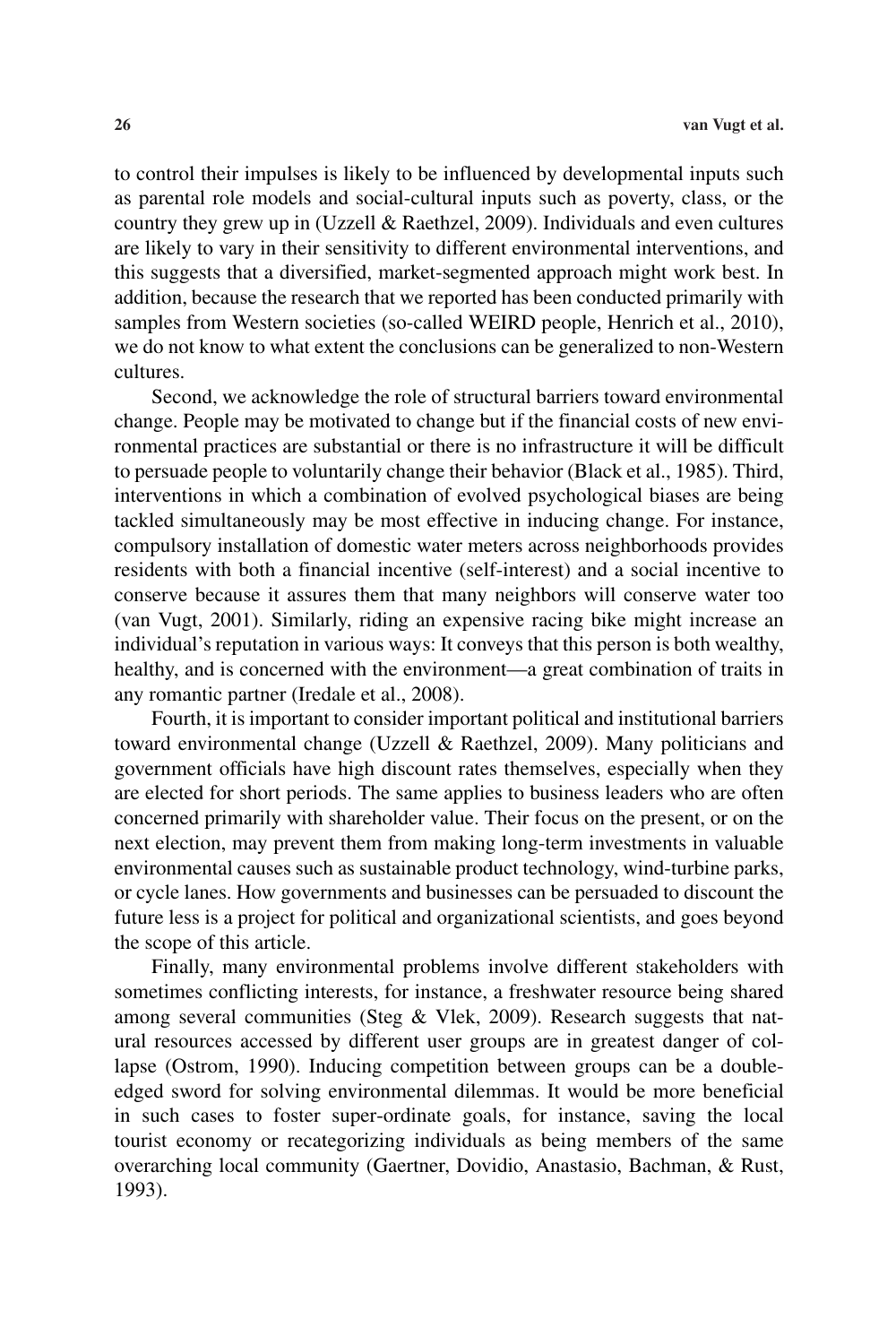Much research is still needed on the Stone Age Bias framework for fostering environmental conservation and behavioral change. Complementing evolutionary and psychological research on the environment with data from anthropology, environmental sciences, human behavioral ecology, behavioral genetics, behavioral economics, and neuroscience may yield a more complete picture of the way humans interact with the environment. Anthropological research may tell us more about the role of environmental destruction in the collapse of traditional societies (Diamond, 2005; Smith & Wishnie, 2000). Behavioral economics research can show the conditions under which groups manage common resources efficiently (Fehr & Gaechter, 2002; van Lange et al., 2013). Finally, neuroscience data can tell us more about what brain regions are involved in the reaction to environmental threats as well as the appreciation of nature (Lederbogen et al., 2011). Human nature has caused many environmental problems, yet human nature can also be leveraged to tackle them by applying the principles, methods, and findings from evolutionary and social psychology.

## **References**

- Ajzen, I. (1991). The theory of planned behavior. *Organizational Behavior and Human Decision Processes*, *50*, 179–211.
- Asch, S. (1956). Studies of independence and conformity. *Psychological Monographs*, *70*, 1–70.
- Barclay, P. (2004). Trustworthiness and competitive altruism can also solve the "tragedy of the commons." *Evolution and Human Behavior*, *25*, 209–220.
- Bateson, M., Nettle, D., & Roberts, G. (2006). Cues of being watched enhance cooperation in a real-world setting. *Biology Letters*, *3*, 412–414.
- Bird, R., & Smith, E. A. (2005). Signaling theory, strategic interaction, and symbolic capital. *Current Anthropology*, *46*, 221–248.
- Black, S. J., Stern, P. C., & Ellworth, J. T. (1985). Personal and contextual influences on household energy adaptations. *Journal of Applied Psychology*, *70*, 3–21.
- Boehm, C. (2012). *Moral origins*. London: Basic Books.
- Brewer, M. B., & Kramer, R. M. (1986). Choice behavior in social dilemmas: Effects of social identity, group size and decision framing. *Journal of Personality and Social Psychology*, *3*, 543–549.
- Brown, D. (1991). *Human universals*. Boston: McGraw-Hill.
- Burnstein, E., Crandall, C., & Kitayama, S. (1994). Some neo-Darwinian decision rules for altruism: Weighing the cues for inclusive fitness as a function of the biological importance of the decision. *Journal of Personality and Social Psychology*, *67*, 773–789.
- Buss, D. M. (2009). How can evolutionary psychology successfully explain personality and individual differences? *Perspectives on Psychological Science*, *4*, 359–366.
- Buss, D. M., Haselton, M. G., Shackelford, T. K., Bleske, A. L., & Wakefield, J. C. (1998). Adaptations, exaptations, and spandrels. *American Psychologist*, *53*, 533–548.
- Chartrand, T., & Van Baaren, R. (2009). Human mimicry. *Advances in Experimental Social Psychology*, *41*, 219–274.
- Cialdini, R. B. (2003). Crafting normative messages to protect the environment. *Current Directions in Psychological Science*, *12*, 105–109.
- Cialdini, R. B., Reno, R. R., & Kallgren, C. A. (1990). A focus theory of normative conduct: Recycling the concept of norms to reduce littering in public places. *Journal of Personality and Social Psychology*, *58*, 1015–1026.
- Cosmides, L. (1989). The logic of social exchange. *Cognition*, *31*, 187–276.
- Cuddy, A. J. C., & Doherty, K. T. (2010). OPOWER: Increasing energy efficiency through normative influence. Harvard Business School Case N9-911-16.
- Darwin, C. (1871). *The descent of man*. London: Appelton & Co.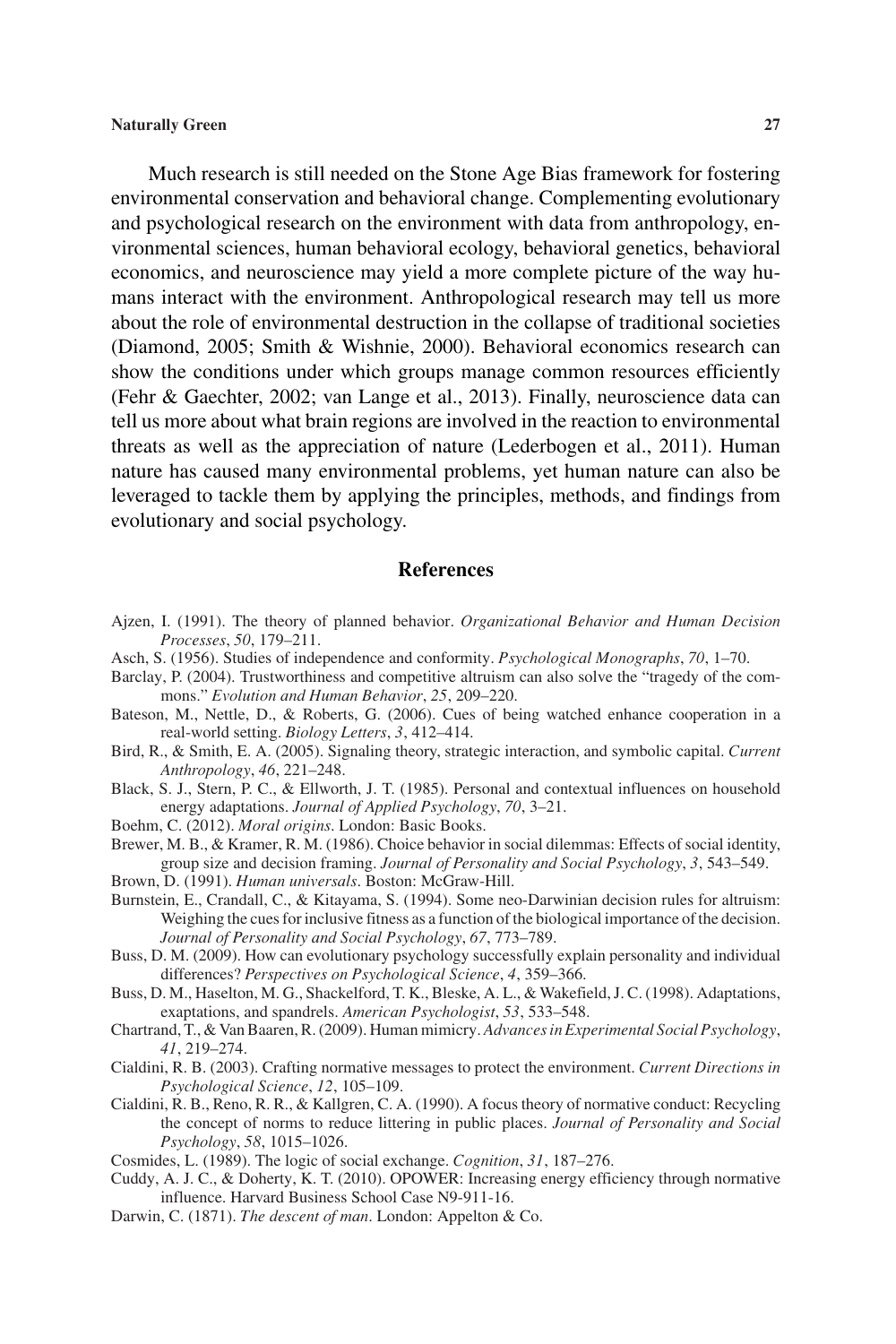- Dawkins, R. (1976). *The selfish gene*. Oxford: Oxford University Press.
- Deci, E., & Ryan, R. (Eds.), (2002). *Handbook of self-determination research*. Rochester, NY: University of Rochester Press.
- De Cremer, D., & Van Vugt, M. (1999). Social identification effects in social dilemmas: A transformation of motives. *European Journal of Social Psychology*, *29*, 871–893.
- De Lange, M. A., Debets, L. W., Ruitenburg, K., & Holland, R. W. (2012). Making less of a mess: Scent exposure as a tool for behavioral change. *Social Influence*, *7*, 90–97.
- Diamond, J. (2005). *Collapse: How societies choose to fail or succeed*. London: Allen Lane.
- Diener, E., & Suh, E. M. (2000). *Culture and subjective wellbeing*. Boston: MIT Press
- Dietz, T., Ostrom, E., & Stern, P. C. (2003). The struggle to govern the commons. *Science*, *302*, 1907–1912.
- Ellis, B. J. (2004). Timing of pubertal maturation in girls. *Psychological Bulletin*, *130*, 920–958.
- Ellis, B. J., Figueredo, A. J., Brumbach, B., & Schlomer, G. L. (2009). Fundamental dimensions of environmental risk: The impact of harsh versus unpredictable environments on the evolution and development of life history strategies. *Human Nature*, *20*, 204–268.
- Fehr, E., & Gaechter, S. (2002). Altruistic punishment in humans. *Nature*, *415*, 137–140.
- Fiske, S. (2004). *Social beings: Core motives in social psychology*. New York: Wiley and Sons.
- Frank, R. (1985). *Choosing the right pond: Human behaviour and the quest for status*. New York: Oxford University Press.
- Gaertner, S. L., Dovidio, J. F., Anastasio, P. L., Bachman, B. A., Rust, M. C. (1993). The common ingroup model: Recategorization and the reduction of intergroup bias. *European Review of Social Psychology*, *4*, 1–26.
- Gardner, G., & Stern, P. C. (2002). *Environmental problems and human behavior*. London: Pearson.
- Gifford, R. (2011). The dragons of inaction: Psychological barriers that limit climate change mitigation and adaptation. *American Psychologist*, *66*, 290–302.
- Gigerenzer, G., & Todd, P. M. (1999). *Simple heuristics that make us smart*. Oxford: Oxford University Press.
- Gladwell, M. (2002). *Tipping point: How little things can make a big difference*. New York: Back Bay
- Godoy, R., Reyes-García, V., Leonard, W. R., Huanca, T., McDade, T., Vadez, V., & Tanner, S. (2007). Signaling by consumption in a native Amazonian society. *Evolution and Human Behavior*, *28*, 124–134.
- Goldstein, N. J., & Cialdini, R. B. (2007). Using social norms as a lever of social influence. In A. Pratkanis (Ed.), *The science of social influence: Advances and future progress* (pp. 167–192). Philadelphia, PA: Psychology Press.
- Goldstein, N. J., Cialdini, R. B., & Griskevicius, V. (2008). A room with a viewpoint: Using social norms to motivate environmental conservation in hotels. *Journal of Consumer Research*, *35*, 472–482.
- Goldstein, N. A., Griskevicius, V., & Cialdini, R. B. (2012). Reciprocity by proxy: Harnessing the power of obligation to foster cooperation. *Administrative Science Quarterly*, *56*, 441–473.
- Gotts, J., & van Vugt, M. (2014). *Environmental behavior as mate quality signal*. VU University, submitted.
- Green, L., & Myerson, J. (2004). A discounting framework for choice with delayed and probabilistic rewards. *Psychological Bulletin*, *130*, 769–792.
- Griskevicius, V., Delton, A. W., Robertson, T. E, & Tybur, J. M. (2011). The influence of mortality and socioeconomic status on risk and delayed rewards. *Journal of Personality and Social Psychology*, *100*, 241–254.
- Griskevicius, V., Tybur, J. M., Ackerman, J. A., Delton, A. W., Robertson, T. E., & White, A. (2012). The financial consequences of too many men: Sex ratio effects of saving, borrowing, and spending. *Journal of Personality and Social Psychology*, *102*, 69–80.
- Griskevicius, V., Tybur, J. M., Sundie, J. M., Cialdini, R. B., Miller, G. F., & Kenrick, D. T. (2007). Blatant benevolence and conspicuous consumption: When romantic motives elicit strategic costly signals. *Journal of Personality and Social Psychology*, *93*, 85–102.
- Griskevicius, V., Tybur, J. M., & Van den Bergh, B. (2010), Going green to be seen: Status, reputation, and conspicuous conservation. *Journal of Personality and Social Psychology*, *98*, 392–404.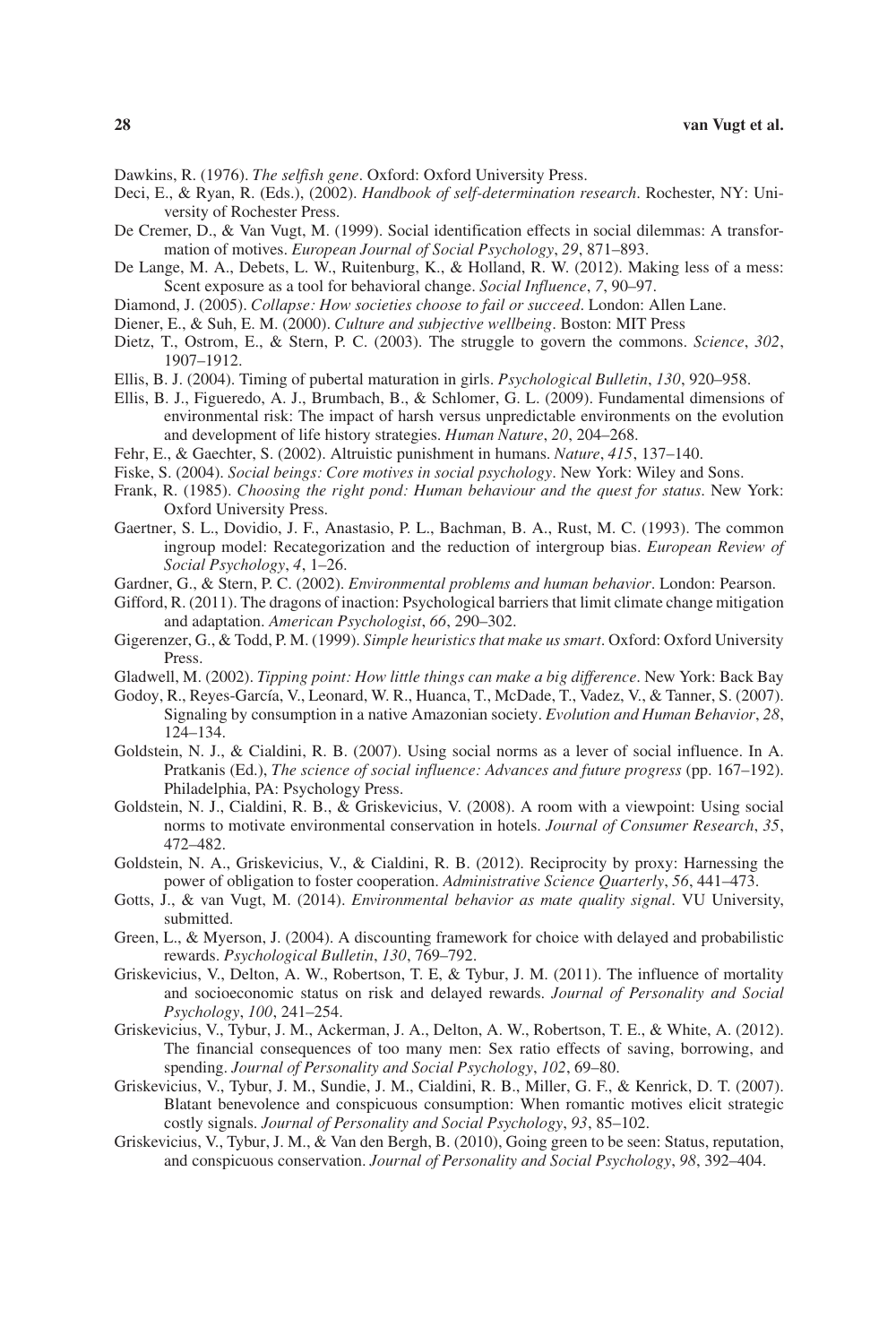- Haley, K., & Fessler, D. (2005). Nobody's watching: Subtle cues affect generosity in an anonymous economic game. *Evolution and Human Behavior*, *26*, 245–256.
- Hamilton, W. D. (1964). The genetical evolution of social behavior, I, II. *Journal of Theoretical Biology*, *7*, 1–52.
- Hardin, G. (1968). Tragedy of the commons. *Science*, *162*, 1243–1248.
- Hardin, G. (1995). *Living with limits: Ecology, economics, and population taboos*. Oxford, UK: Oxford University Press.
- Hardy, C. L., & Van Vugt, M. (2006). Nice guys finish first: The competitive altruism hypothesis. *Personality and Social Psychology Bulletin*, *32*, 1402–1413.
- Haselton, M. G., & Nettle, D. (2006). The paranoid optimist: An integrative evolutionary model of cognitive biases. *Personality and Social Psychology Review*, *10*(1), 47–66.
- Hawkes, K. (1992). Sharing and collective action. In E. Smith & B. Winterhalder (Eds.), *Evolutionary ecology and human behavior* (pp. 269–300). New York: Aldine de Gruyter.
- Heath, C., & Heath, D. (2007). *Made to stick: Why some ideas survive and others die*. New York: Random House.
- Henrich, J., Heine, S. J., & Norenzayan A. (2010). Most people are not WEIRD. *Nature*, 466.
- Iredale, W., & Van Vugt, M. (2012). Altruism as showing off: A signaling perspective on promoting green behaviors and other acts of kindness. In S. C. Roberts (Ed.), *Applied evolutionary psychology*. Oxford: Oxford University Press.
- Iredale, W., Van Vugt, M., & Dunbar, R. I. M. (2008). Showing off in humans: Male generosity as a mating signal. *Evolutionary Psychology*, *6*, 386–392.
- Kameda, T., Takezawa, M, Hastie, R. (2003). The logic of social sharing: An evolutionary game analysis of adaptive norm development. *Personality and Social Psychology Review*, *7*,  $2-19.$
- Kaplan, H. S., & Gangestad, S. W. (2005). Life history and evolutionary psychology. In D. M. Buss (Ed.), *Handbook of evolutionary psychology* (pp. 68–95). New York: Wiley.
- Kaplan, R., & Kaplan, S, (1989). *The experience of nature: A psychological perspective*. Cambridge, MA: Cambridge University Press.
- Kenrick, D. T., Griskevicius, V., Neuberg, S. L., & Schaller, M. (2010). Renovating the pyramid of needs: Contemporary extensions built upon ancient foundations. *Perspectives on Psychological Science*, *5*, 292–314.
- Keizer, K., Lindenberg, S., & Steg, L. (2008). The spreading of disorder. *Science*, *322*, 1681–1685.
- Keizer, K., & Schultz, P. W. (2012). The role of social norms in understanding and changing proenvironmental behaviour. In L. Steg, A. van den Berg, & J. de Groot (Eds.), *Environmental psychology* (pp. 153–164). Oxford, UK: Wiley-Blackwell.
- Komorita, S., & Parks, C. D. (1994). *Social dilemmas*. Madison, WI: Brown & Benchmark.
- Lederbogen, F., Kirsch, P., Haddad, L., Streit, F., Tost, H., Schuch, P., ... Meyer-Lindenberg, A. (2011). City living and urban upbringing affect neural stress processing in humans. *Nature*, *474*, 498–501.
- Lerner, M. J., & Clayton, S. (2011). *Justice and self-interest: Two fundamental motives*. Cambridge, MA: Cambridge University Press.
- Low, B. S. (1996). Behavioral ecology of conservation in traditional societies. *Human Nature*, *7*, 353–379.
- McClure, S. M., Laibson, D. I., Loewenstein, G., & Cohen, J. D. (2004). Separate neural systems value immediate and delayed monetary rewards. *Science*, *306*, 503–507.
- Milinski, M., Semmann, D., Krambeck, H., & Marotzke, J. (2006). Stabilizing the earth's climate is not a losing game: Supporting evidence from public goods experiments. *Proceeding of the National Academy of Sciences*, *103*, 3994–3998.
- Miller, G. F. (2009). *Spent: Sex, evolution, and consumer behavior*. New York: Viking.
- Nesse, R. M. (2005). Evolutionary psychology and mental health. In D. Buss (Ed.), *Handbook of evolutionary psychology* (pp. 903–927). Hoboken, NJ: Wiley.
- Neuberg, S. L., Kenrick, D. T., & Schaller, M. (2010). Evolutionary social psychology. In S. T. Fiske, D. T. Gilbert & G. Lindzey (Eds.), *Handbook of social psychology*, 5th ed. (pp. 761–796). New York: John Wiley & Sons.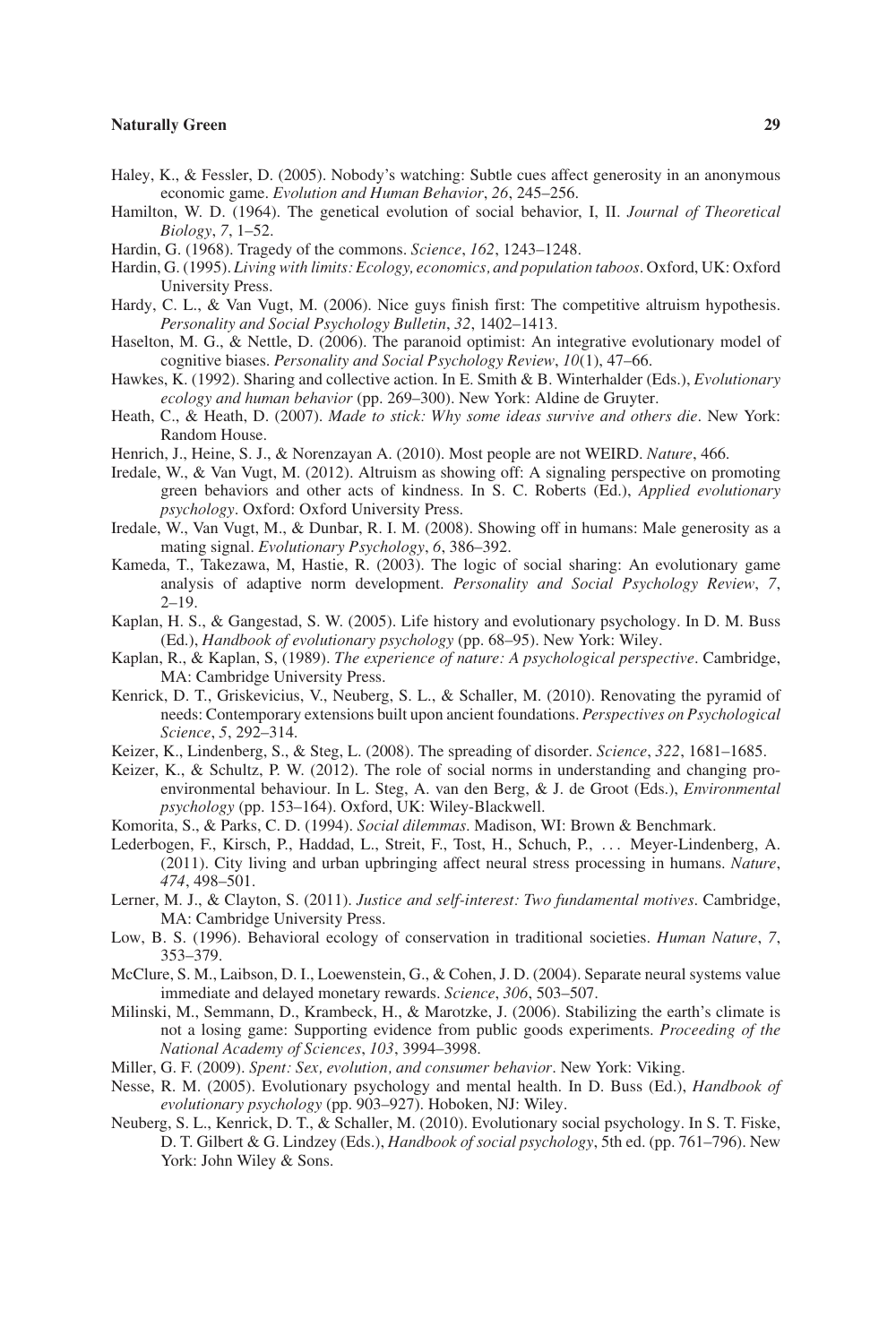- Neufeld, S. L., Griskevicius, V., Ledlow, S. E., Li, Y. J., & Neel, R. (2013). *Going green to help your genes: The use of kin-based appeals in conservation messages*. Working paper, Global Institute for Sustainability, Arizona State University.
- Nolan, J. P., Schultz, P. W., Cialdini, R. B., Goldstein, N. J., & Griskevicius, V. (2008). Normative social influence is underdetected. *Personality and Social Psychology Bulletin*, *34*, 913–923.
- Nowak, M. A., & Sigmund, K. (2005). Evolution of indirect reciprocity. *Nature*, *437*, 1291–1298.
- OECD (2012). *OECD environmental outlook to 2050*. Paris, France.
- Ohman, A., & Mineka, S. (2001). Fears, phobias, and preparedness: Toward an evolved module of fear ¨ and fear learning. *Psychological Review*, *108*, 483–522.
- Ornstein R., & Ehrlich P. (1989). *New world, new mind: Moving toward conscious evolution*. New York: Touchstone Books.
- Ostrom, E. (1990). *Governing the commons: The evolution of institutions for collective action*. Cambridge: Cambridge University Press.
- Palmer, C. T. (1991). Kin-selection, reciprocal altruism, and information sharing among Maine lobstermen, *Ethology and Sociobiology*, *12*, 221–235.
- Park, J., Schaller, M., & van Vugt, M. (2008). The psychology of human kin recognition: Heuristic cues, erroneous inferences, and their implications. *Review of General Psychology*, *12*, 215–235.
- Penn, D. J. (2003). The evolutionary roots of our environmental problems: Toward a Darwinian ecology. *Quarterly Review of Biology*, *78*, 275–301.
- Penn, D., & Mysterud, J. (2007). *Evolutionary perspectives on environmental problems*. London: Transaction Publishers.
- Pinker, S. (2002). *The blank slate*. London: Penguin Classics.
- Powers, N., Blackman, A., Lyon, T. P., & Narain, U. (2008). Does disclosure reduce pollution? Evidence from India's Green Rating Project. Discussion Paper, Resources for the Future, RFF 08-38. Downloaded January 12, 2013 from http://www.rff.org/RFF/Documents/RFF-DP-08-38.pdf.
- Rees, W. (2010). *The human nature of unsustainability*. Post-Carbon Reader Series. Santa Rosa, CA: Post-Carbon Institute.
- Richardson, N. J., Shepherd, R., & Elliman, N. A. (1993). Current attitudes and future influence on meat consumption in the UK. *Appetite*, *21*, 41–51.
- Richerson, P. J., & Boyd, R. (2006). *Not by genes alone: How culture transformed human evolution*. Chicago: Chicago University Press.
- Ridley, M. (2003). *Nature via nurture*. London: Penguin.
- Roberts, S. C. (2012). *Applied evolutionary psychology*. Oxford: Oxford University Press.
- Rogers, E. (1995). *Diffusion of innovations*. New York: The Free Press.
- Saad, G. (2007). *The evolutionary bases of consumption*. New York: Lawrence Erlbaum Associates.
- Saad, G. (2011). *Evolutionary psychology in the business sciences*. Heidelberg, Germany: Springer.
- Schultz, P. W. (1999). Changing behavior with normative feedback interventions: A field experiment of curbside recycling. *Basic and Applied Social Psychology*, *21*, 25–36.
- Schultz, P. W. (2002). Inclusion with nature: Understanding the psychology of human-nature interactions. In P. Schmuck & P. W. Schultz (Eds.), *The psychology of sustainable development* (pp. 61–78). New York: Kluwer.
- Schultz, P. W. (2010). Making energy conservation the norm. In K. Ehrhardt-Martinez & J. Laitner (Eds.), *People-centered initiatives for increasing energy savings*. Washington, DC: American Council for an Energy-Efficient Economy. Online book available at: http://www.aceee.org/people-centered-energy-savings.
- Schultz, P. W. (2011). Conservation means behavior. *Conservation Biology*, *25*, 1080–1083.
- Schultz, P. W., Khazian, A., & Zaleski, A. (2008). Using normative social influence to promote conservation among hotel guests. *Social Influence*, *3*, 4–23.
- Schultz, P. W., Nolan, J. P., Cialdini, R. B., Goldstein, N. J., & Griskevicius, V. (2007). The constructive, destructive, and reconstructive power of social norms. *Psychological Science*, *18*(5), 429–434.
- Schultz, P. W., & Zelezny, L. (2003). Reframing environmental messages to be congruent with American values. *Human Ecology Review*, *10*, 126–136.
- Schwartz, S. (1992). Universals in the content and structure of values. *Advances in Experimental Social Psychology*, *25*, 1–65.
- Simon, H. (1990). A mechanism for social selection and successful altruism. *Science*, *21*, 1665–1668.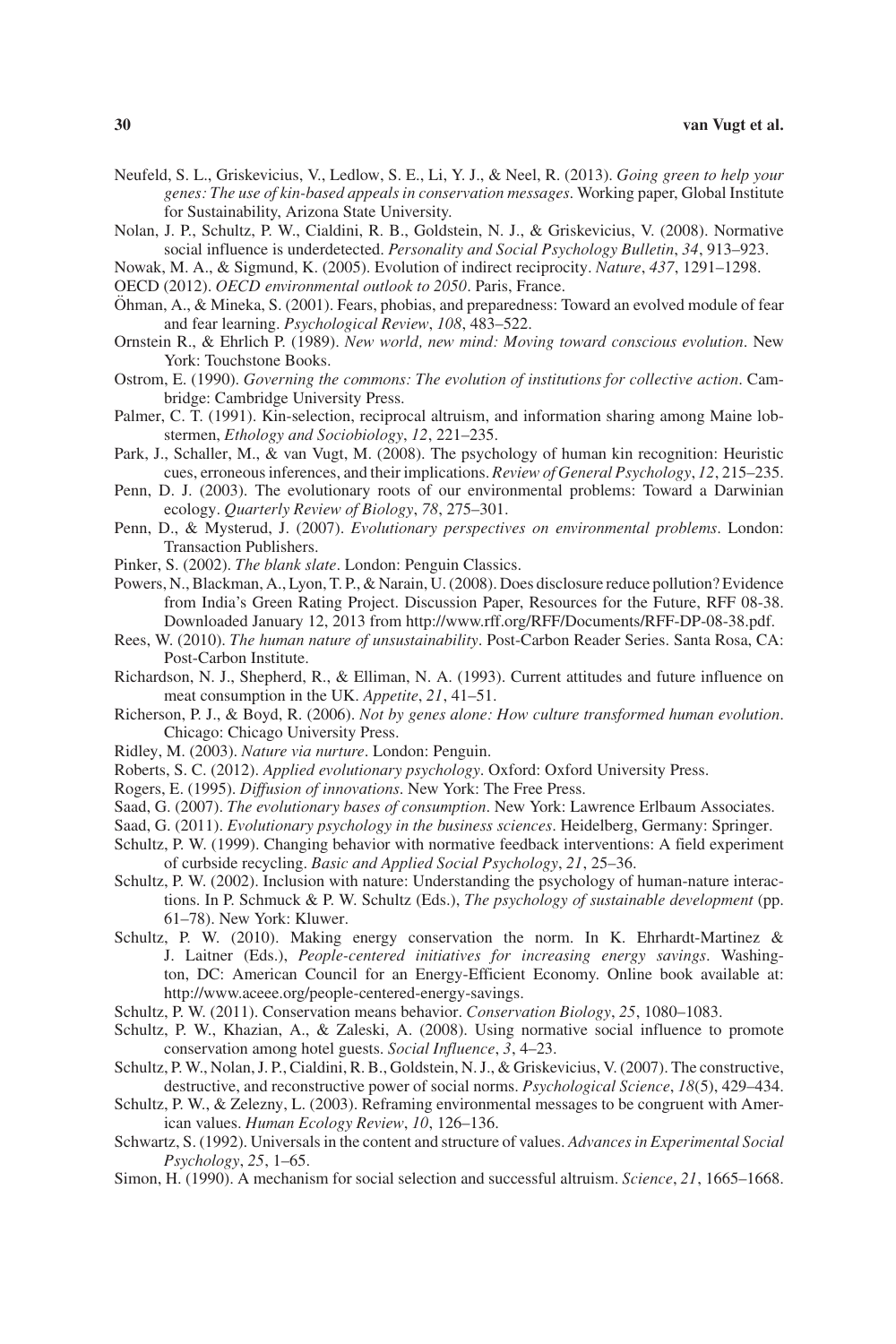- Smith, E., & Wishnie, J. (2000). Conbservation and subsistence in small scale societies. *Annual Review of Anthropology*, *29*, 493–524.
- Slovic, P. (1987). Perception of risk. *Science*, *236*, 280–285.
- Steg, L., & Vlek, C. (2009). Encouraging prosocial behavior: An integrative review and research agenda. *Journal of Environmental Psychology*, *29*, 309–317.
- Stern, P. C. (2000). Toward a coherent theory of environmentally significant behaviour. *Journal of Social Issues*, *56*, 407–424.
- Steentjes, K., & M. van Vugt (2013). Exposure to nature promotes cooperation in social dilemmas. Working paper. Department of Social and Organisational Psychology, VU Amsterdam.
- Sundie, J. M., Cialdini, R. B., Griskevicius, V., & Kenrick, D. T. (2006). Evolutionary social influence. In M. Schaller et al. (Eds.), *Evolution and social psychology* (pp. 287–316). New York: Psychology Press.
- Sundie, J. M., Kenrick, D. T., Griskevicius, V., Tybur, J. M., Vohs, K. D., & Beal, D. J. (2011). Peacocks, Porsches, and Thorstein Veblen: Conspicuous consumption as a sexual signaling system, *Journal of Personality and Social Psychology*, *100*, 664–680.
- Swim, J. K., Stern, P. C., Doherty, T., Clayton, S., Reser, J., Weber, E, Gifford, R., & Howard, G. S. (2011). Psychology's contributions to understanding and addressing global climate change. *American Psychologist*, *66*, 241–250.
- Tajfel, H., & Turner, J. C. (1979). An integrative theory of intergroup conflict. In H. Tajfel (Ed.), *The social psychology of intergroup relations* (pp. 33–47). Monterey, CA: Brooks-Cole.
- Tenbrunsel, A. E., & Messick, D. M. (1999). Sanctioning systems, decision frames and cooperation. *Administrative Science Quarterly*, *44*, 684–707.
- Thaler, R. H., & Sunstein, C. R. (2008). *Nudge*. New Haven, CT: Yale University Press.
- Tinbergen, N. (1963). On the aims and methods of ethology. *Zeitschrift für Tierpsychologie*, 20, 410–433.
- Tooby, J., & Cosmides, L. (1992). The psychological foundations of culture. In J. Barkow, L. Cosmides, and J. Tooby (Eds.), *The adapted mind: evolutionary psychology and the generation of culture* (pp. 19–136). New York: Oxford University Press.
- Trivers, R. L. (1971). The evolution of reciprocal altruism. *Quarterly Review of Biology*, *46*, 35–57.
- Ulrich, R. S. (1984). View through a window may influence recovery from surgery. *Science*, *4647*, 420–421.
- UNEP (United Nations Environment Programme) (2012). Downloaded June 12, 2013 from http://www.unep.org/geo/geo3/english/221.htm.
- Uzzell, D. L. (2000). The psycho-spatial dimension of global environmental problems. *Journal of Environmental Psychology*, *20*, 307–318.
- Uzzell, D. L., & Raethzel N. (2009). Transforming environmental psychology. *Journal of Environmental Psychology*, *29*, 340–350.
- Van der Wal, A., Krabbendam, A. C., Schade, H., & van Vugt, M. (2013). Do natural landscapes reduce future discounting in humans? Proceedings of the Royal Society-B, 280, no. 1773 20132295.
- Van Lange, P. A. M., Balliet, D. P., Parks, C. D., & van Vugt, M. (2013). *Social dilemmas: The psychology of human cooperation*. Oxford: Oxford University Press.
- Van Lange, P. A. M., De Bruin, E., Otten, W., & Joireman, J. A. (1997). Development of prosocial, individualistic, and competitive orientations: Theory and preliminary evidence. *Journal of Personality and Social Psychology*, *73*, 733–746.
- Van Vugt, M. (2001). Community identification moderating the impact of financial incentives in a natural social dilemma: Water conservation. *Personality and Social Psychology Bulletin*, *25*, 731–745.
- Van Vugt, M. (2009). Averting the tragedy of the commons: Using social psychological science to protect the environment. *Current Directions in Psychological Science*, *18*, 169–173.
- Van Vugt, M., & Ahuja, A. (2011). *Naturally selected: the evolutionary science of leadership*. New York: Harper.
- Van Vugt, M., & Hardy, C. (2010). Cooperation for reputation: Wasteful contributions as costly signals in public goods. *Group Processes and Intergroup Relations*, *13*, 101–111.
- Van Vugt, M., Hogan, R., & Kaiser, R. (2008). Leadership, followership, and evolution: Some lessons from the past. *American Psychologist*, *63*, 182–196.